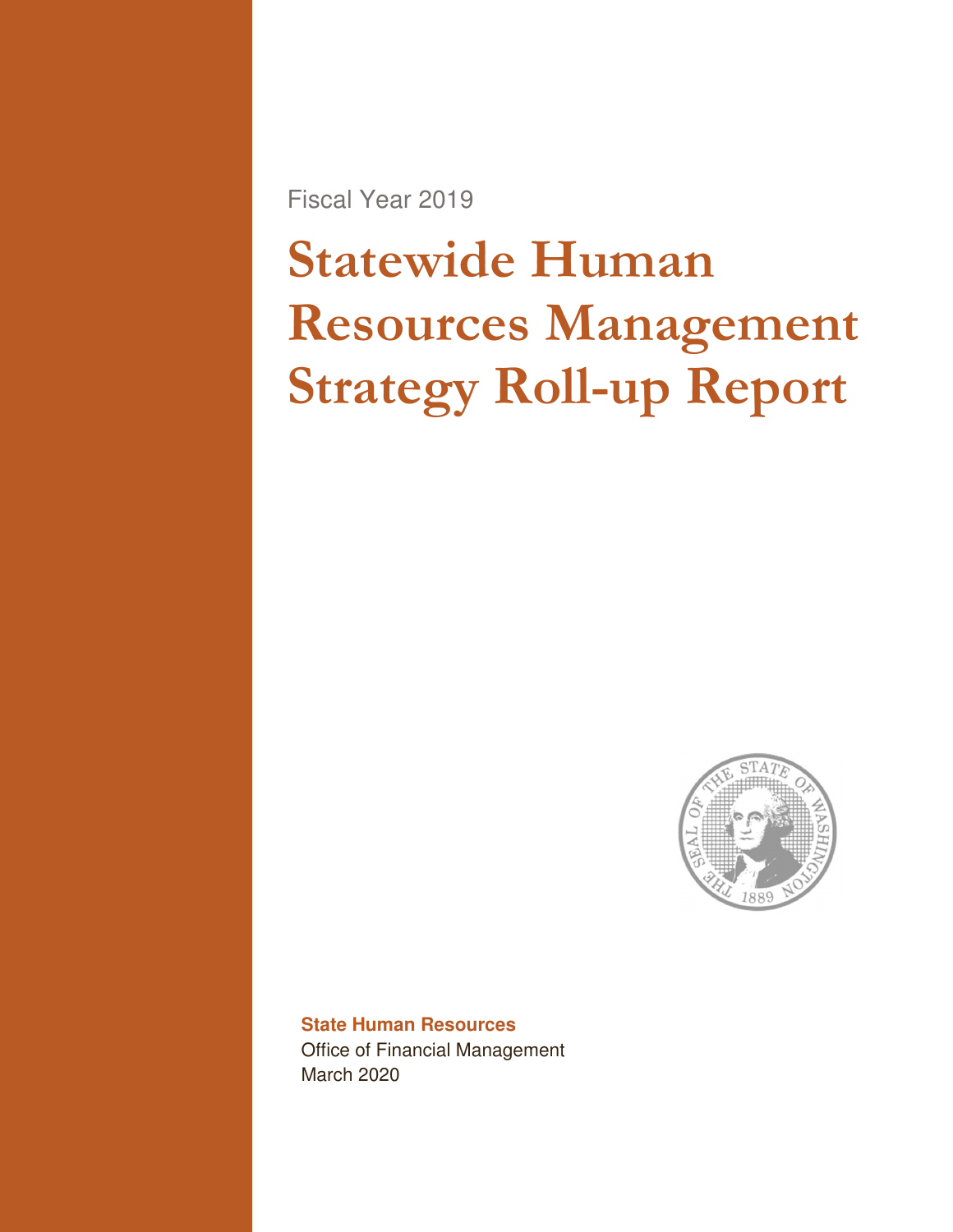## **Table of Contents**

| Inclusive and Respectful Work Environments 14 |  |
|-----------------------------------------------|--|
|                                               |  |
|                                               |  |
|                                               |  |
|                                               |  |

To accommodate persons with disabilities, this document is available in alternate formats by calling the Office of Financial Management at 360-902-0599. TTY/TDD users should contact OFM via the Washington Relay Service at 711 or 1-800-833-6388.

Visit our website at www.ofm.wa.gov.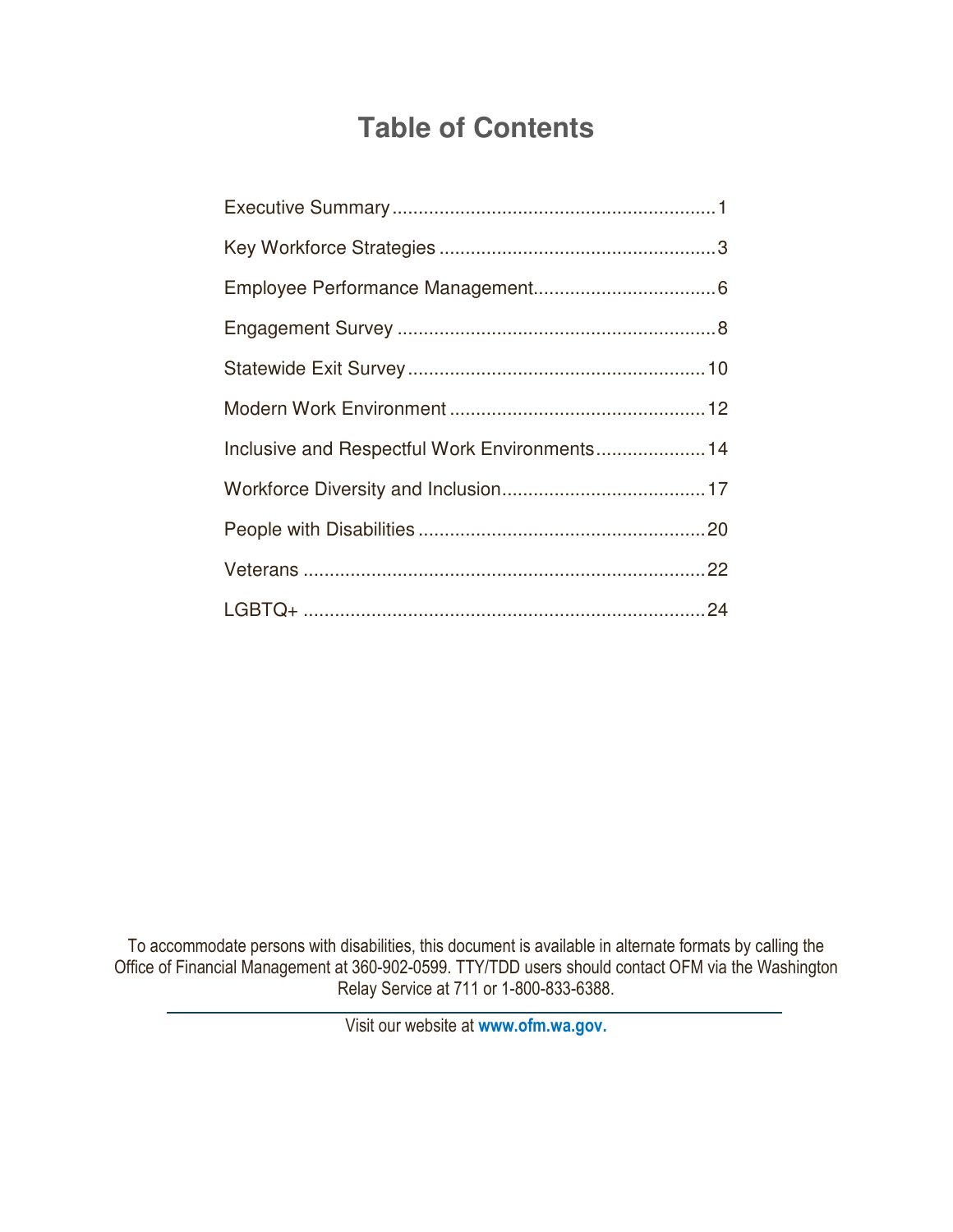## **Executive Summary**

## **Background**

Executive branch agencies with more than 100 employees must submit an annual Agency Human Resource Management Report. Thirty-nine agencies submitted fiscal year 2019 reports.

## Statewide HR Management Strategy Roll-up Report

This report analyzes and provides summary information on key workforce performance measure data, enterprise workforce measures and agency and enterprise strategies. We've included the following topics:

- Key workforce issues and strategies
- **Employee performance management practices**
- **Employee engagement survey**
- **Statewide exit survey**
- **Modern work environment**
- Inclusive and respectful work environments
- **Affirmative action employment plans**
- **•** Disability employment plans
- **v** Veterans employment plans
- LGBTQ+ inclusion and safe places policies

This report pertains to the executive branch only. It does not include higher education institutions or the legislative and judicial branches.

## Strategy briefing key highlights

This report presents these key highlights:

- The top three agency priorities are to identify and develop potential future leaders, recruit and retain employees, and create a diverse workforce.
- Agencies continue to support employee engagement, employee retention and develop leaders from within.
- The number of employees who participated in the employee engagement survey is at an alltime high.
- **IMPROVEMENTS** In the response numbers and data integrity allowed State HR to conduct more analysis and develop new resources for the statewide exit survey.
- OFM's website hosts many resources to support the people, places and connectivity associated with a modern work environment.
- Agencies employ a wide variety of strategies to increase the diversity of applicant pools.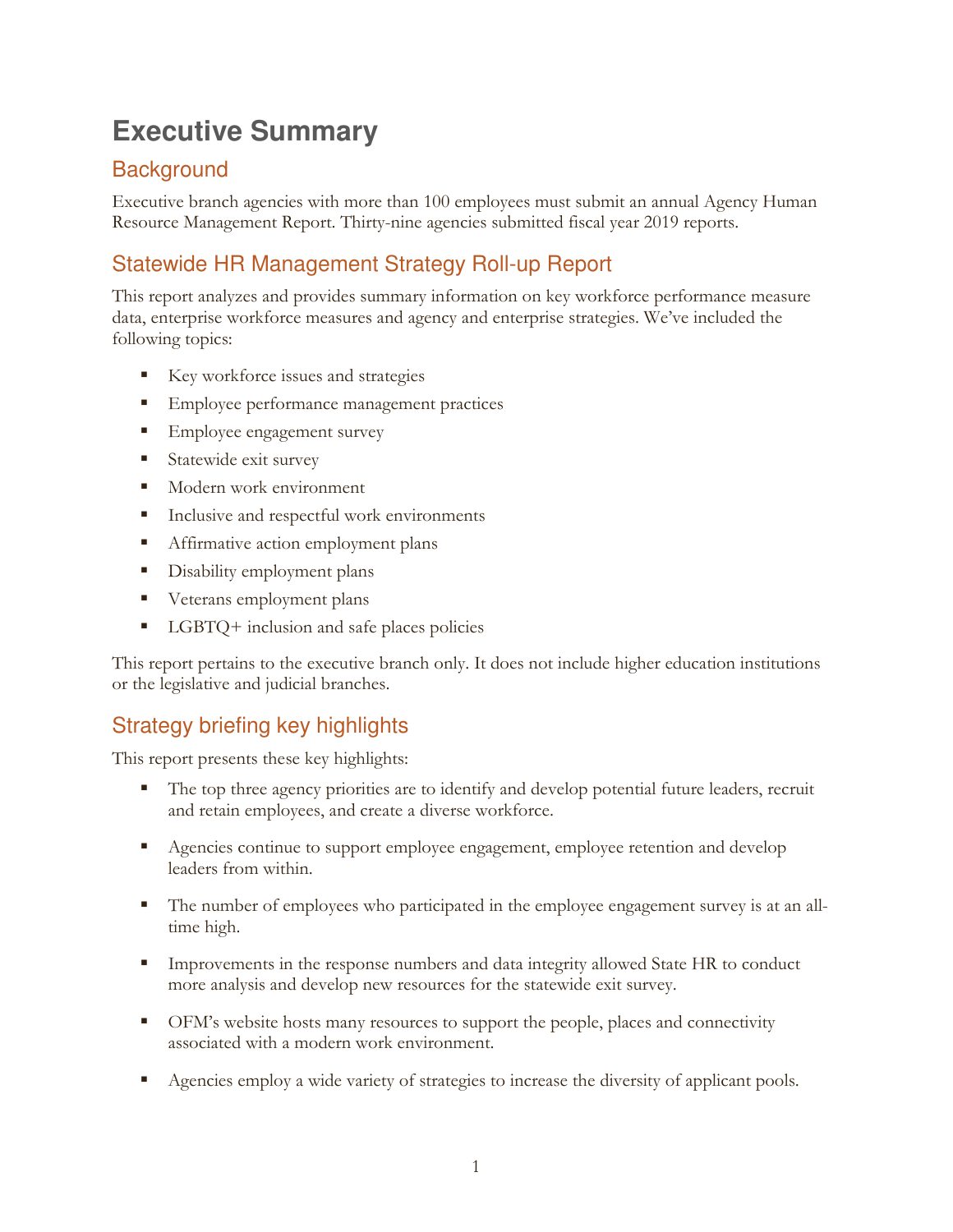- Gov. Jay Inslee's supplemental budget demonstrates his commitment to a better Washington.
- Agencies report including people with disabilities in diversity recruitment goals and using utilization reports to improve recruitment efforts.
- Agencies will start tracking the number of reservists, National Guard members and military spouses after the governor signed Executive Order 19-01.
- Six of 39 agencies reported specific LGBTQ+ inclusion policies and seven others will review agency policies to make sure they support LGBTQ+ staff inclusion.

For questions about the Statewide HR Management Strategy Briefing Roll-up Report, contact SHRPlanning@ofm.wa.gov.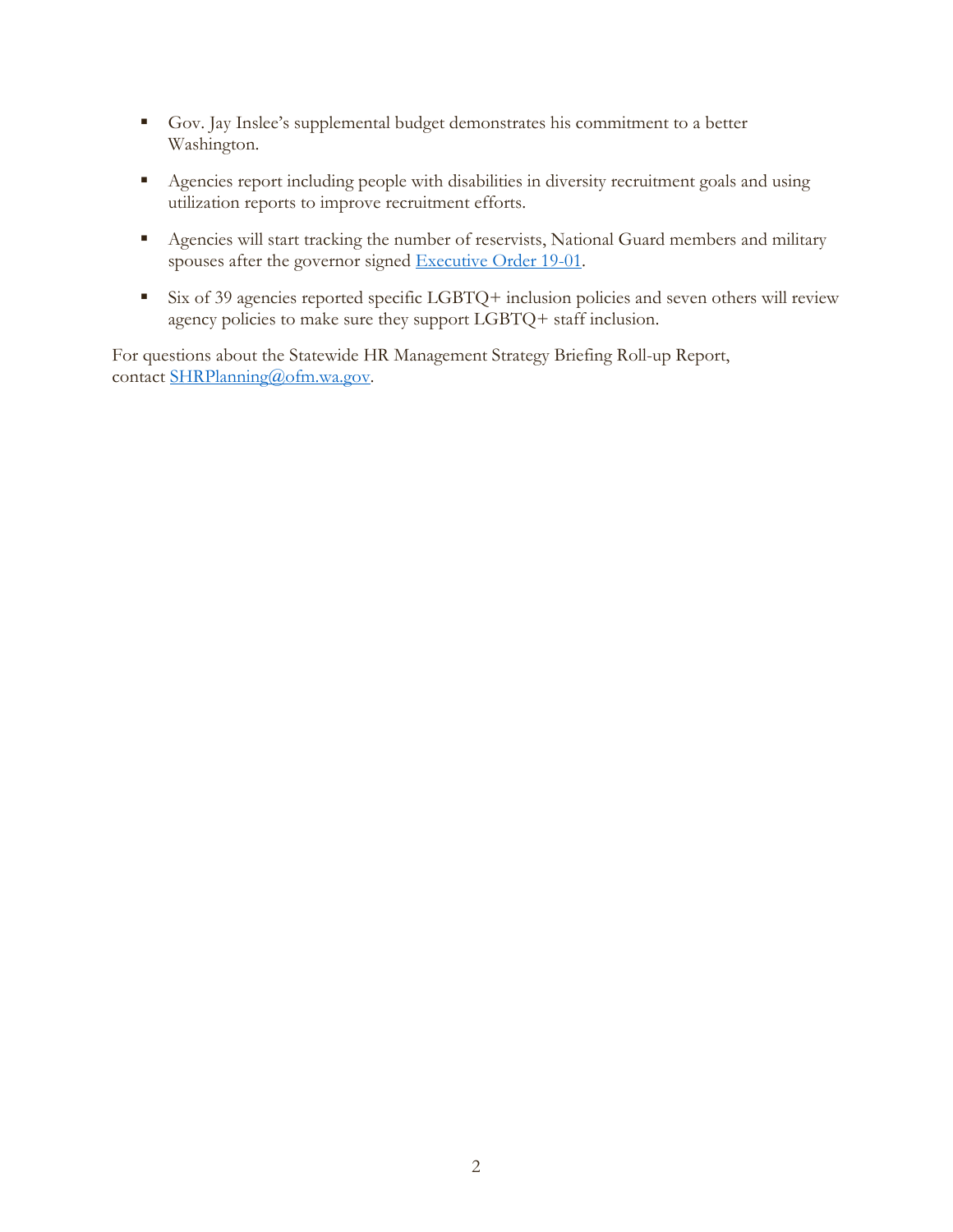## **Key Workforce Strategies**

## **Summary**

A new top priority for agencies is to develop potential future leaders through training, mentorship and job shadowing.

**Background** 

 $\overline{a}$ 

Agencies outlined strategies to reduce key workforce challenges. The top three strategies were:

- Recruit and retain employees (28 of 39 agencies reported this)
- Train and develop employees (23 of 39 agencies reported this)
- Employee engagement (21 of 39 agencies reported this)

While the agencies' top priority is to develop potential future leaders, this priority does not include the highest number of strategies or solutions. This might indicate the difficulty agencies experience while addressing this priority. Solutions that other agencies offer can be a valued reference, especially when people in leadership positions start to retire.

Most of the suggested solutions include training, mentorships, job shadowing and succession planning. Other strategies include working with business resource groups and posting executive management position descriptions to the intranet.

## Workforce demographic trends

The data shows why so many agencies are concerned with developing future leaders. Even though Baby boomers (aged 55 to 73 years old<sup>1</sup>) are not the largest share of agency leadership, they make up a significant portion that will likely retire in the next decade.



Baby boomers and Generation X make up the majority of agency leadership.

The top three agency priorities are to identify and develop potential future leaders, recruit and retain employees, and create a diverse workforce.

<sup>1</sup> Pew Research Center's Social & Demographic Trends Project. "'Post-Millennial' Generation On Track To Be Most Diverse, Best-Educated," November 15, 2018. https://www.pewsocialtrends.org/2018/11/15/early-benchmarks-showpost-millennials-on-track-to-be-most-diverse-best-educated-generation-yet/.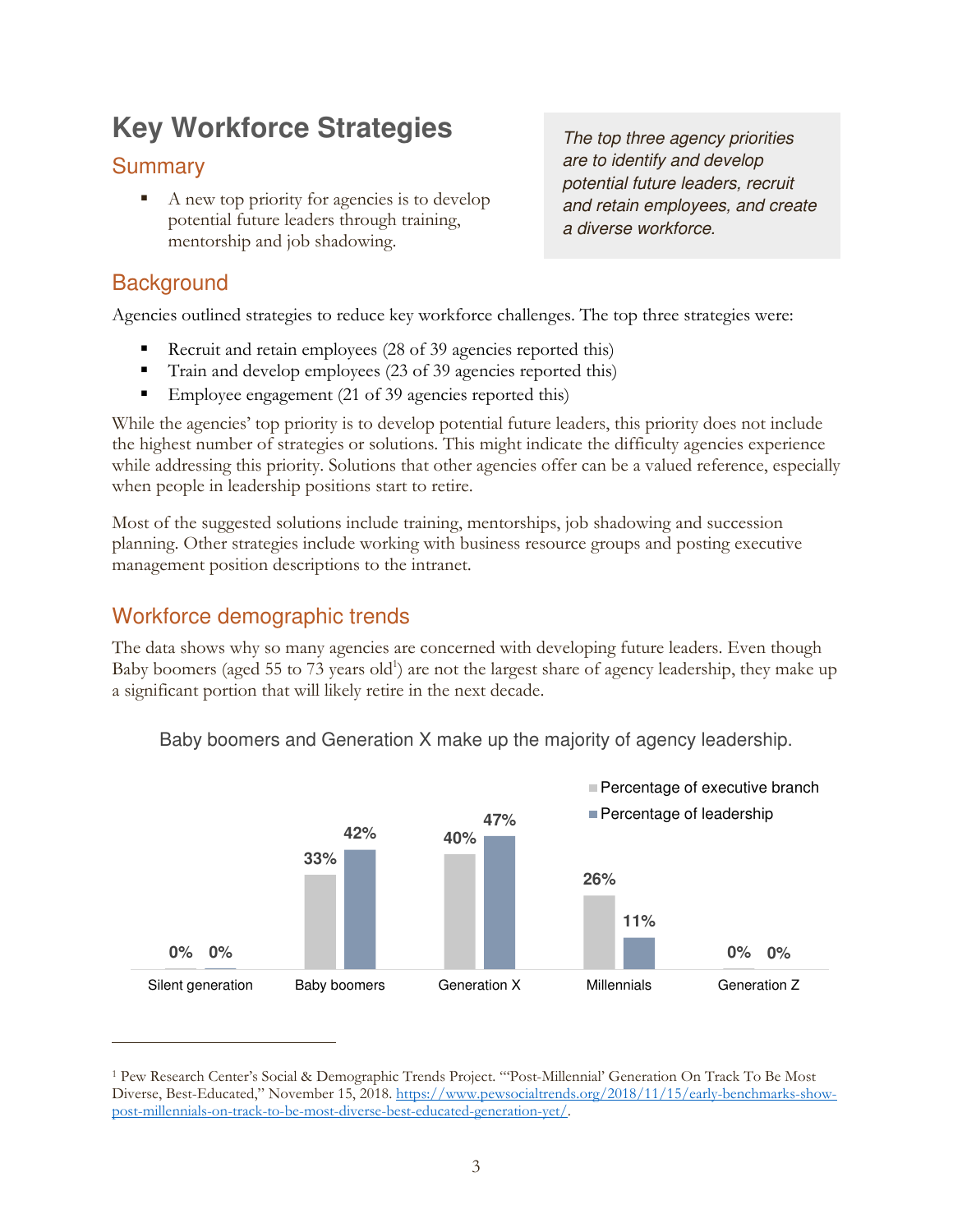The majority of state leadership belongs to Generation X, a pattern you can see in leadership positions across the world.<sup>2</sup> Millennials comprise the largest share of the U.S. labor force but Generation X represents the largest proportion of Washington state workforce.<sup>3</sup> This suggests agencies can make their staff more generationally representative by employing recruitment strategies for Millennials.



State workforce length of service by share of total workforce.

In addition to a lack of state labor force representation, Millennials are not largely represented in leadership positions. While limited experience could account for some of this, Generation X has less average experience than Baby boomers but they still comprise a larger leadership share. As Baby boomers retire, agencies should consider preparing younger generations for leadership positions. Mentorship strategies and succession planning can identify possible roadblocks that may prevent Millennials from a more equitable share of leadership positions.



 $\overline{a}$ 

Millennials make up a small fraction of executive branch leadership.

<sup>&</sup>lt;sup>2</sup> "The Hidden Potential of Generation X." Accessed November 1, 2019. https://www.ddiworld.com/glf2018/GenX-Generational-diversity.

<sup>3</sup> Pew Research Center. "Millennials Are Largest Generation in the U.S. Labor Force." Accessed November 1, 2019. https://www.pewresearch.org/fact-tank/2018/04/11/millennials-largest-generation-us-labor-force/.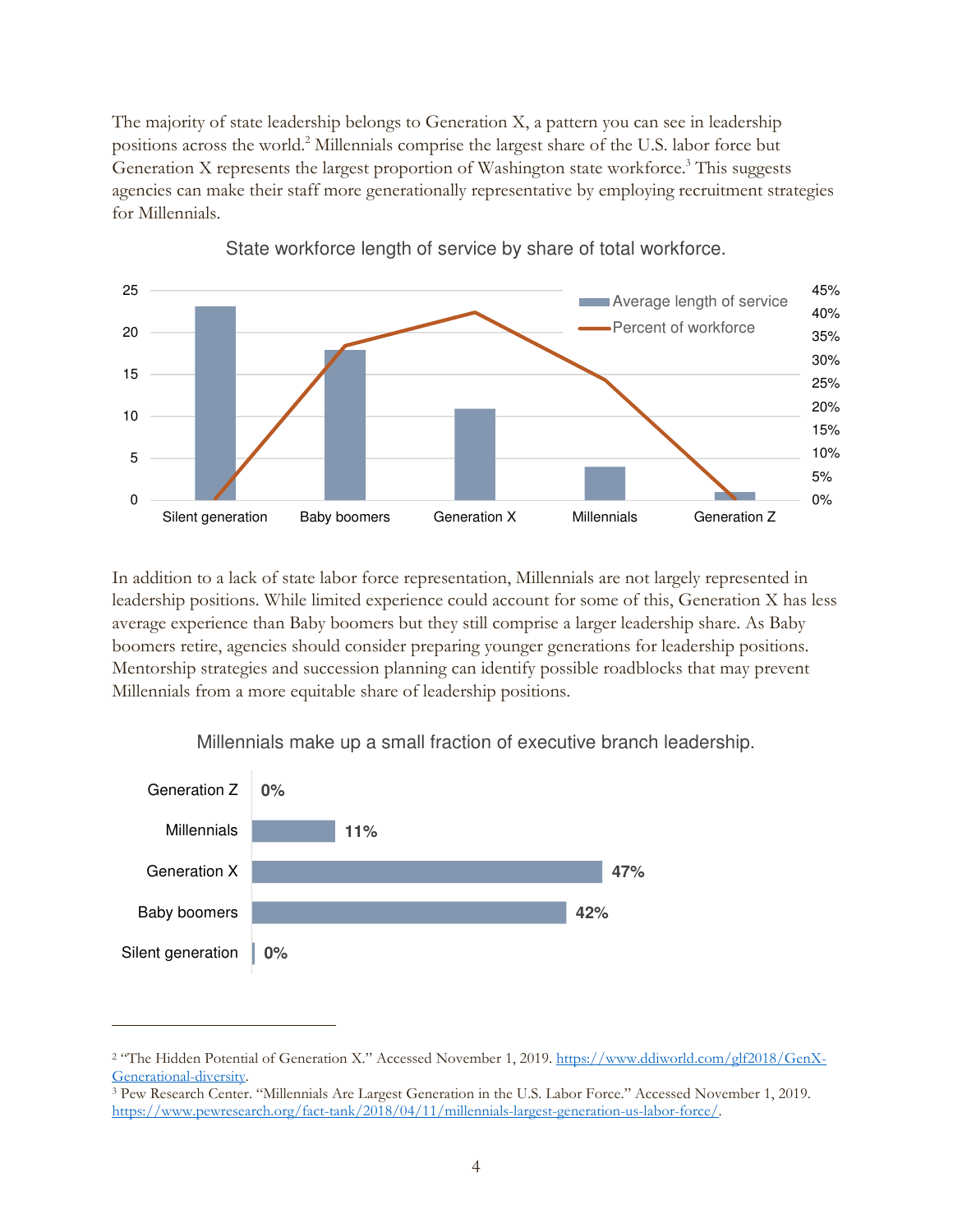## Summary of strategies

#### Enterprise strategies

- **DES** offers leadership training for all employees, such as Leading Others and Leading Teams. We encourage agencies to promote and fund these trainings for their employees.
- State HR developed a pilot based on best practices from the public and private sectors. The 10 agencies enrolled in the pilot will get access to career mapping, trainings, an employee toolkit and resources from entities with successful succession planning programs. We expect the results in summer 2020.
- Knowledge transfer, an idea from the Washington State Department of Social and Health Services, entails interviewing a retiring employee and their customers to develop transition material. In this way, an agency can take multiple perspectives into account while mapping out the position and its impacts.
- The Workforce Planning Committee will reconvene after the succession planning pilot is underway (expected spring 2020).

### Contact information:

Hayley Hohman, Research and Data Analyst Office of Financial Management, State Human Resources Division SHRPlanning@ofm.wa.gov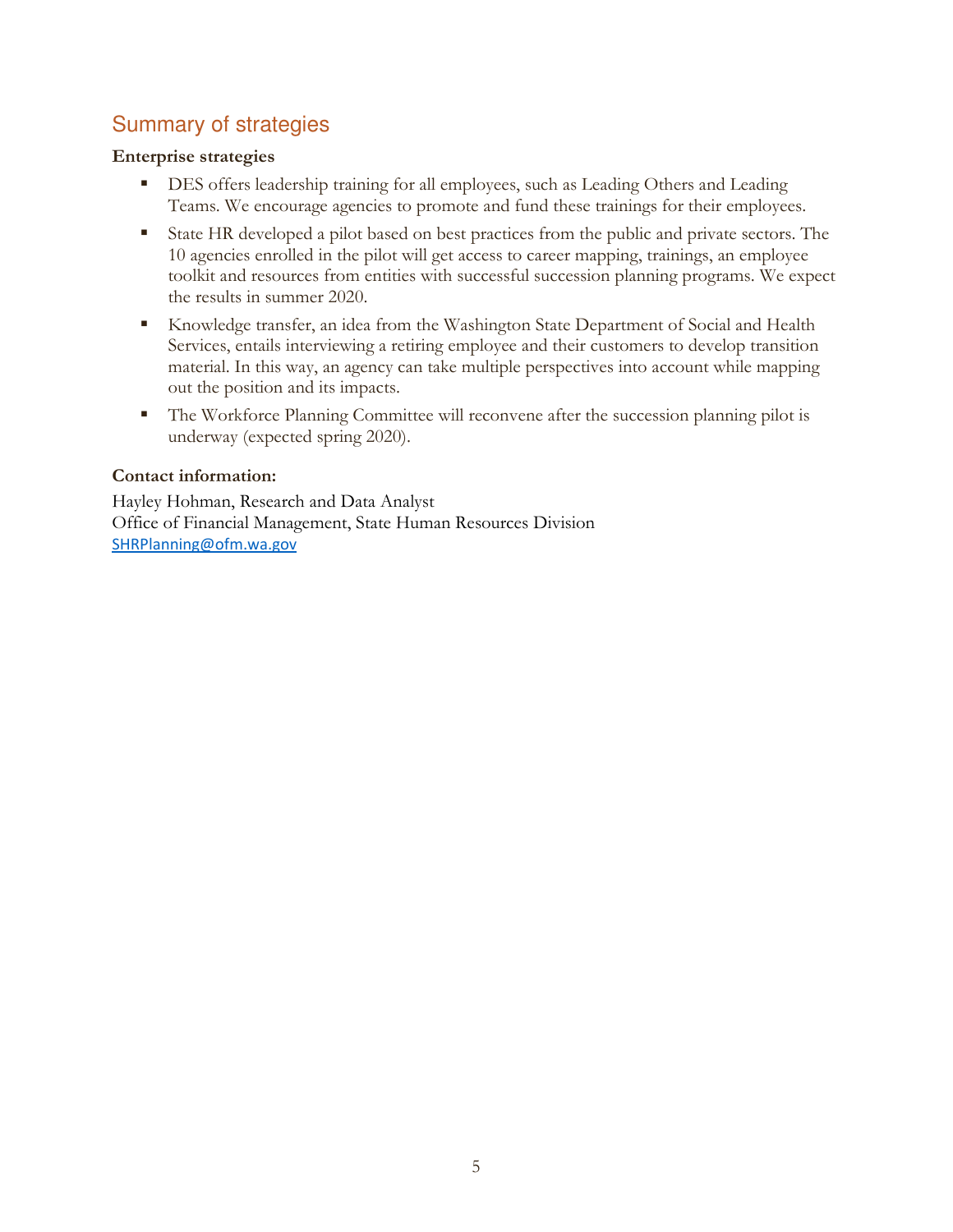## **Employee Performance Management**

## Brief summary

- Agencies report an increase in the number of completed performance expectations and current position description forms.
- Agencies report a decrease in the number of completed evaluations.
- $\blacksquare$  More than 67% of agencies use the standard statewide performance development plan form.

Agencies continue to support employee engagement, employee retention and developing leaders from within.

### **Background**

Supervisors create performance development plans to give an employee written work expectations and assessments based off of the employee's results and competencies. A state law requires supervisors to give classified employees performance feedback at least annually (WAC 357-37). Many agencies also provide employee reviews for exempt and management service employees.

### A majority of employees have current evaluations, expectations and position descriptions.



## Summary of strategies

### Agency strategies

- Conduct regular, frequent coaching and create developmental opportunities for career advancement (i.e., job shadowing, developmental assignments and mentorships).
- Evaluate the performance management process, the paper form and the timeframe for conducting and completing performance evaluations.
- Help employees become accountable for their own growth and development.
- Support a performance-based culture that fosters employee competency and productivity while supporting how an employee achieves organizational goals and objectives.
- **Provide timely feedback to employees and reward performance.**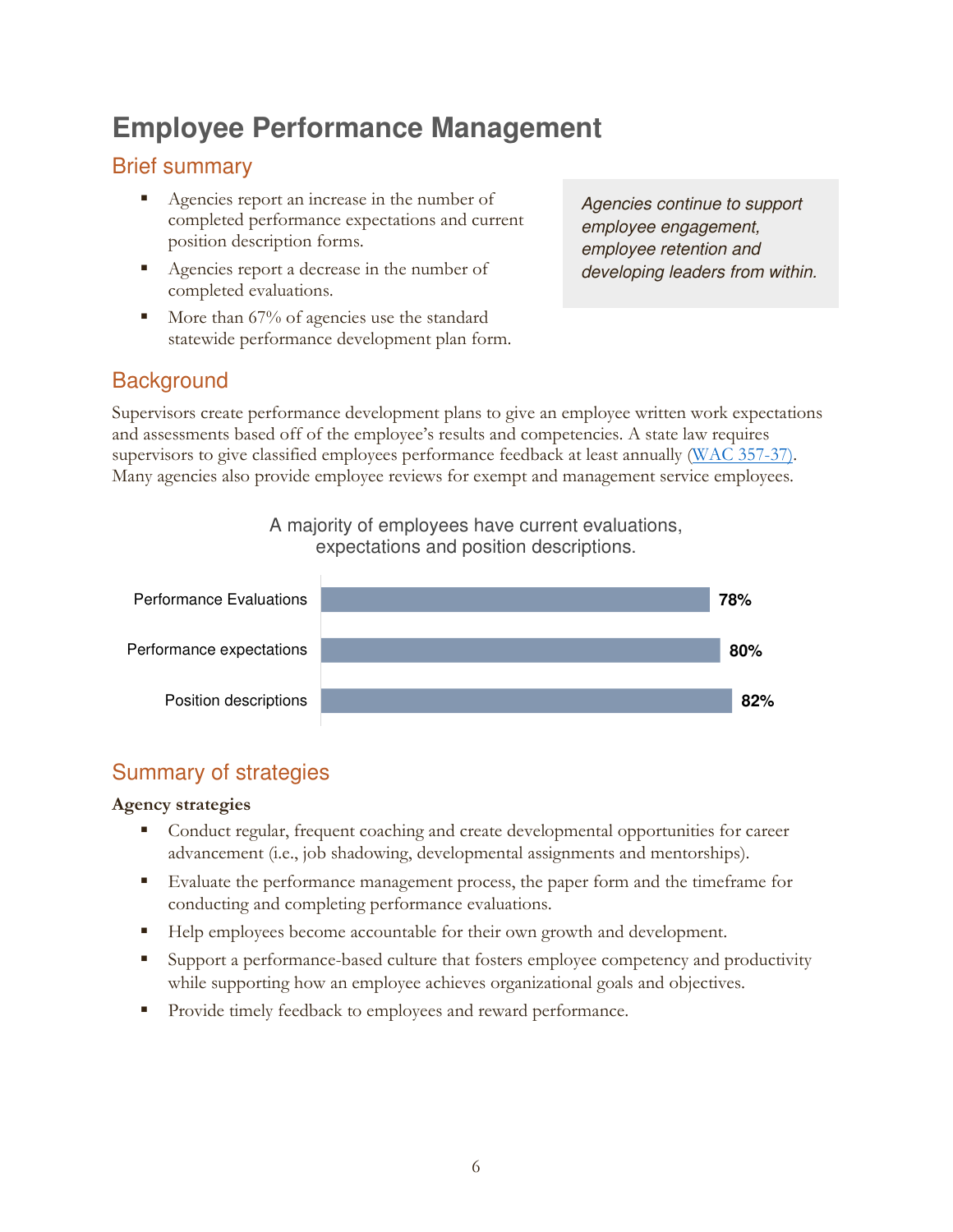#### Enterprise strategies

- State HR and multiple agencies continue to use insights from the employee engagement survey to improve the employee development and evaluation process.
- **Implement a succession planning system that leverages effective performance management.**

#### Agency successes

- The Office of the Attorney General was awarded the Platinum Level of the Choice Performance Confirmation Program.
- **The Washington State Gambling Commission achieved a 100% completion rate for both** performance expectations and evaluations.
- The Department of Ecology created a SharePoint site that provides tips to complete position descriptions for every role at the agency.
- The Department of Labor and Industries created a position dedicated to coach employees, supervisors and managers.

#### Next steps

- **Provide resources to help develop individual and team goals.**
- Develop better ways to provide consistent feedback and coaching.
- **•** Create supervisor tools that increase employee accountability and make sure employees understand their role in the agency's success.
- **Market the Choice Performance Confirmation Program and help agencies apply.**

#### Contact information:

Don Chavez, Statewide Planning and Strategy Specialist Office of Financial Management, State Human Resources Division SHRPlanning@ofm.wa.gov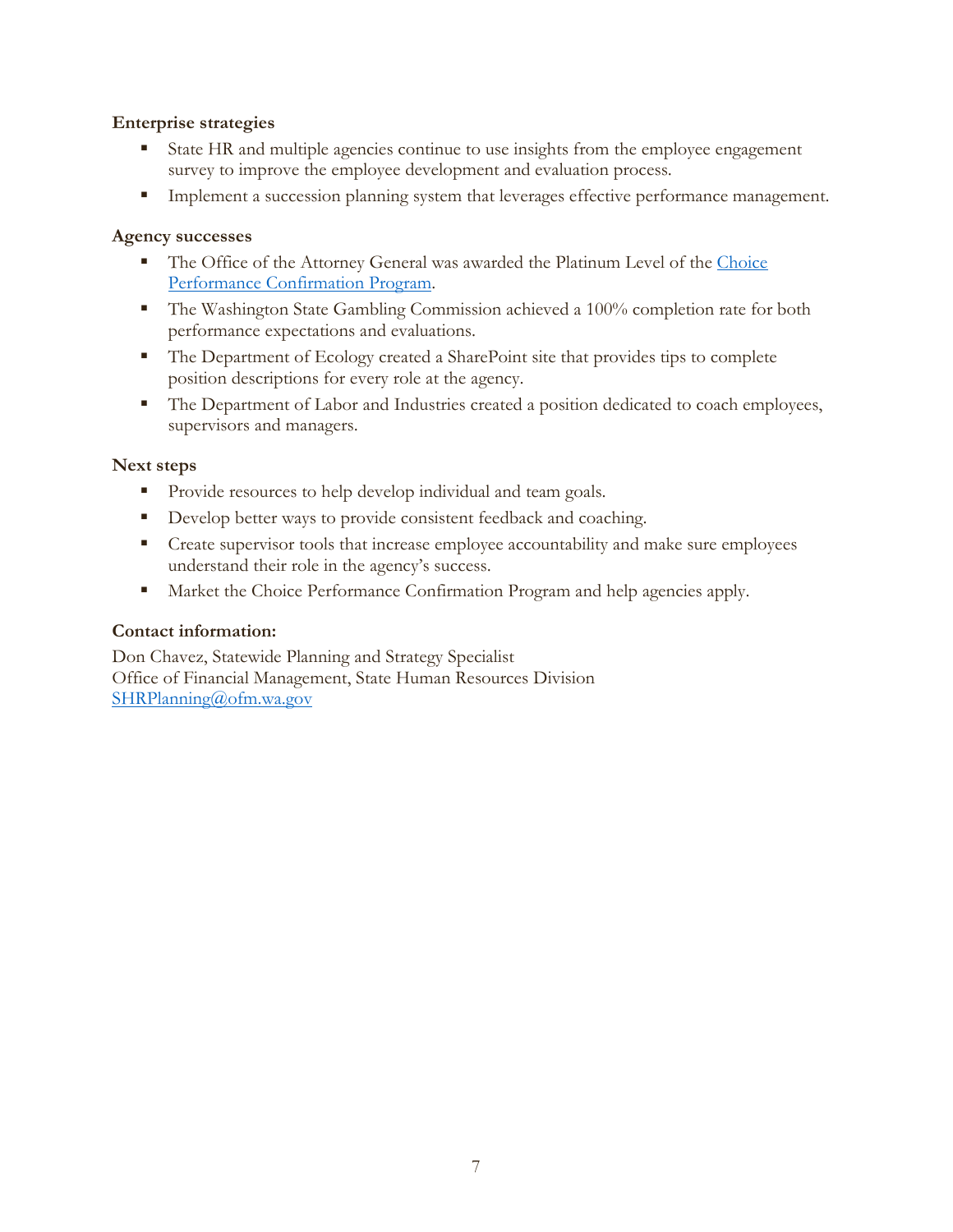## **Engagement Survey**

## Brief summary

Agencies focused on how to improve communication about changes, expand employee recognition and expand opportunities to learn and grow to increase employee satisfaction.

**Background** 

The number of employees who participated in the employee engagement survey is at an alltime high.

Since 2006, agencies used the employee engagement survey as the primary source of information on state employee perceptions of the workplace. Agencies conduct this survey each October. Over the years, decision makers increasingly use the survey as a key tool. In 2019, 79% of the workforce (50,976 state employees), that represented 79 agencies, participated in the survey.

## Summary of strategies

### Agency strategies

- Agencies reported approximately 100 different strategies focused on increasing employee engagement. Popular areas of focus were improving communication and recognition.
- Agencies used social media, town hall events and activities (that included field offices) to increase outreach to employees outside of Thurston County.

#### Enterprise strategies

- State HR will continue to encourage agencies to tap into human values that better drive lasting motivation at work such as relationships, autonomy, mastery, purpose (for more information, RAMP: A Model of Intrinsic Motivation).
- State HR piloted 10 demographic questions to better identify employee engagement levels in different groups.

#### Successes

- The number of employees who participate in the employee engagement survey is at an alltime high at 79%.
- To increase response rates, agencies provided easier access to hard-to-reach employees, increased communication from leadership, incentivized participation and provided open comment fields.
- The State Lottery Commission increased employees' response rates and satisfaction around communicating changes by focusing on improved communications. It also partnered with DES to train staff on how to give and receive feedback.
- The Department of Revenue increased employee satisfaction with opportunities to learn and grow by offering employees a career map to identify potential growth opportunities.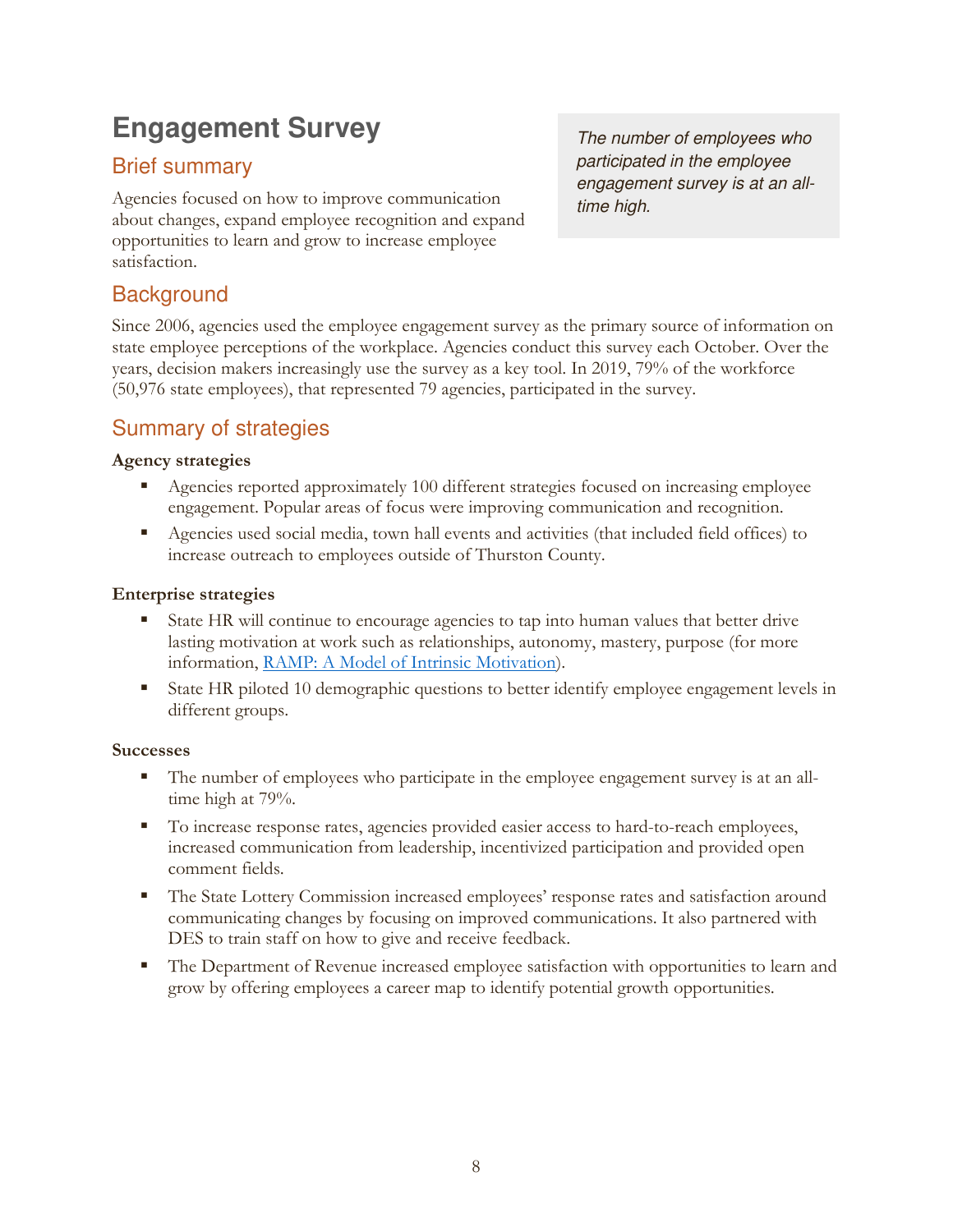

### Participation Trends

#### Additional resources

State Employee Engagement Survey.

#### Contact information:

Josh Calvert, Project Manager – Statewide Employee Engagement Survey Office of Financial Management, State Human Resources Division SHRPlanning@ofm.wa.gov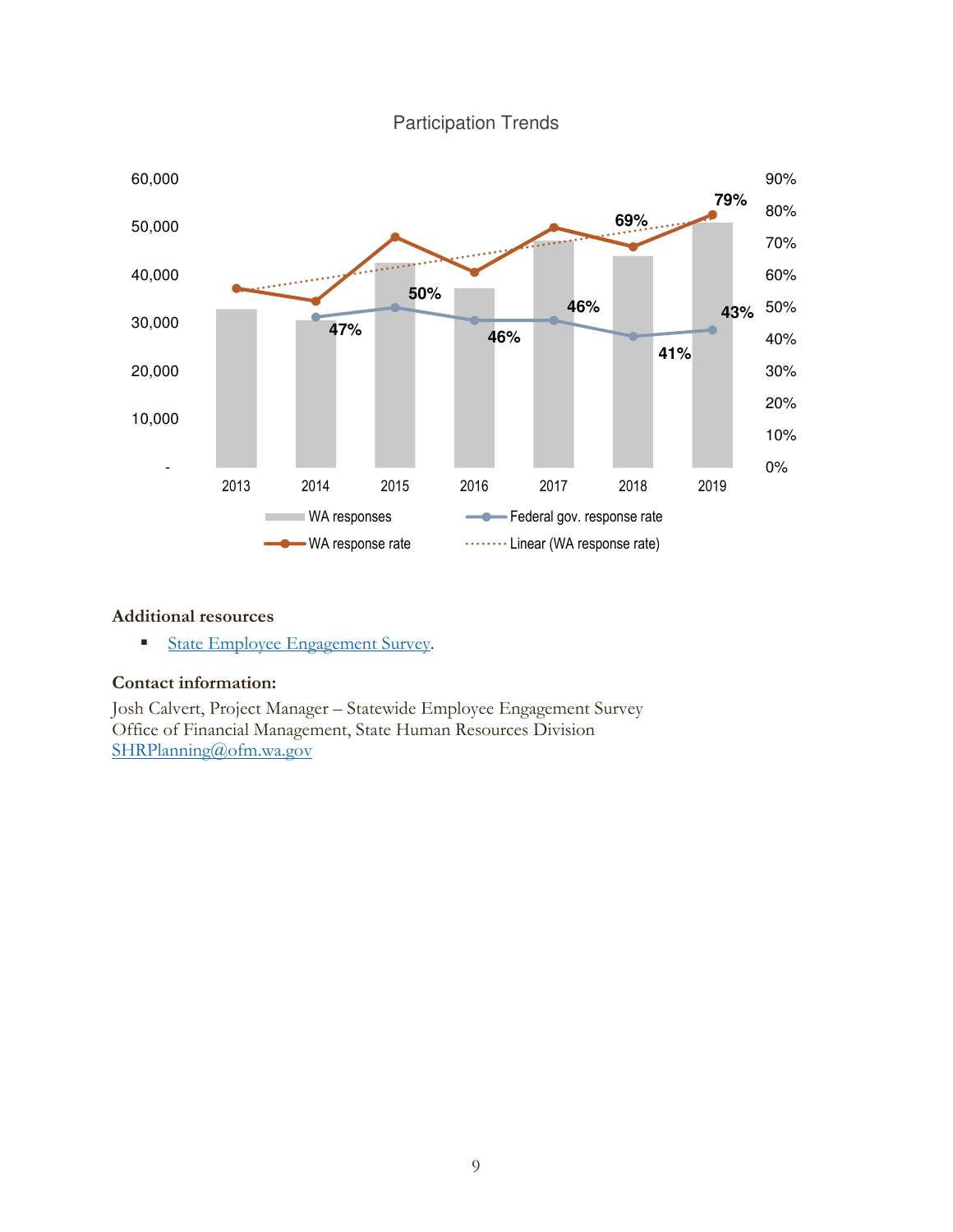## **Statewide Exit Survey**

## Brief summary

- State HR increased data integrity and also received a consistent and large amount of responses over the past two years.
- OFM's website now shows the current analysis and resources from agency exit survey data.

Improvements in the number of responses and data integrity allowed State HR to conduct more analysis and develop new resources for the statewide exit survey.

## **Background**

The statewide exit survey allows agencies to learn about workplace issues. State HR manages the survey and conducts data cleaning and analysis. Agency contacts distribute the survey link and use the data to make improvements for their employees.

Currently, the statewide exit survey includes 30 standard questions, with 59 agencies opting to add agency-specific questions. The most common agency-added question is job classification. The survey takes about six minutes to complete.

Of the 39 agencies that answered the HR Management Report survey, 42% use the statewide exit survey. Ten of these agencies mentioned how useful the feedback was from exit survey participants. One mentioned this survey helps departing employees share their views when they do not feel comfortable sharing directly with the agency.

Of the 23 surveyed agencies that do not use the exit survey, three plan to use the statewide exit survey in the future and 14 use their own internal survey. Three agencies conduct in-person interviews, an option State HR is exploring for the statewide exit survey.

## Participation trends

We found increasingly consistent and numerous statewide exit survey responses over time.



### Responses to the statewide exit survey by quarter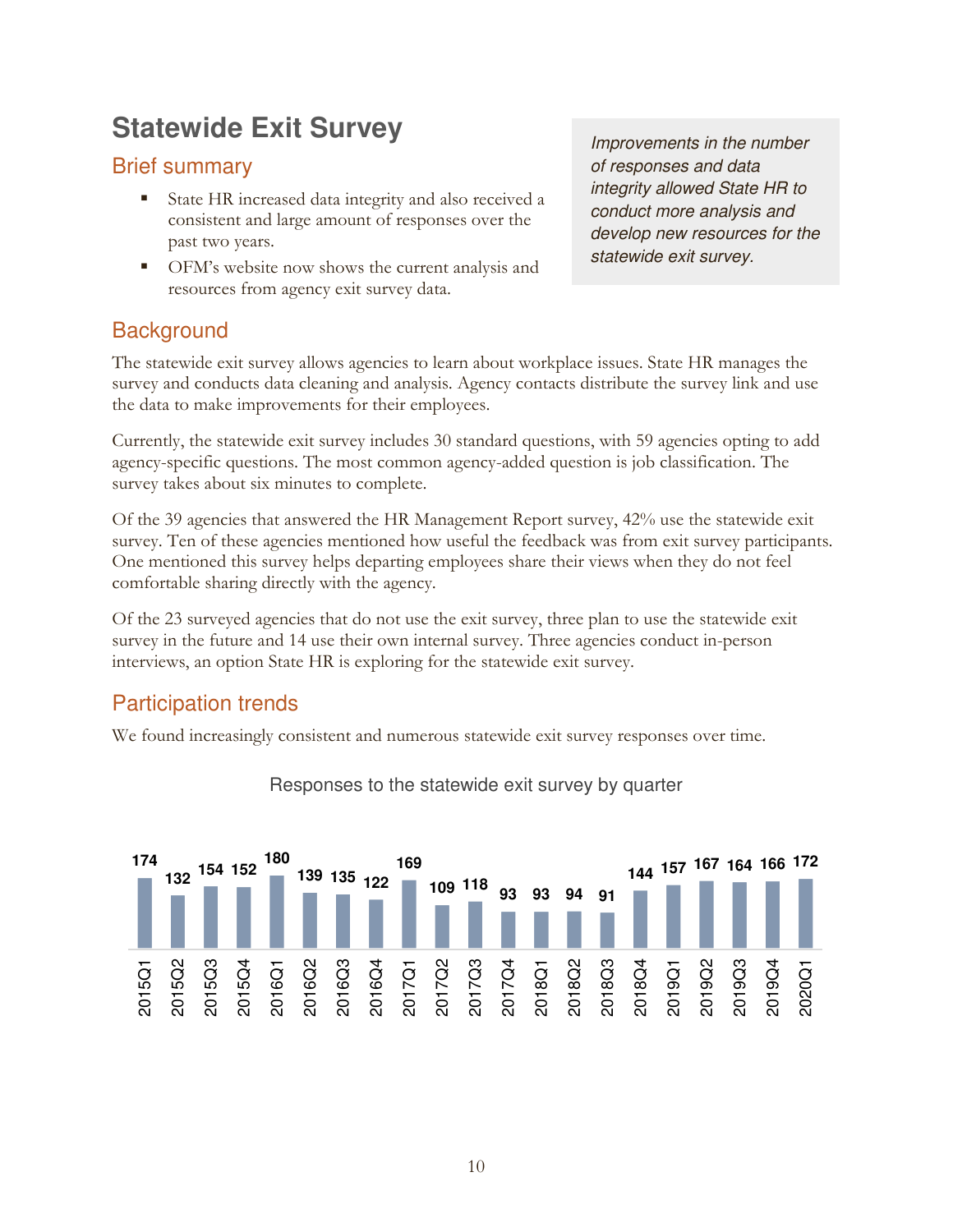Increased responses come in addition to data integrity increases. State HR added criteria for complete responses and included filtering questions to determine eligibility. This increase allows researchers to conduct higher-order analysis in the upcoming year.

#### Contact information:

Hayley Hohman, Research and Data Analyst Office of Financial Management, State Human Resources Division SHRPlanning@ofm.wa.gov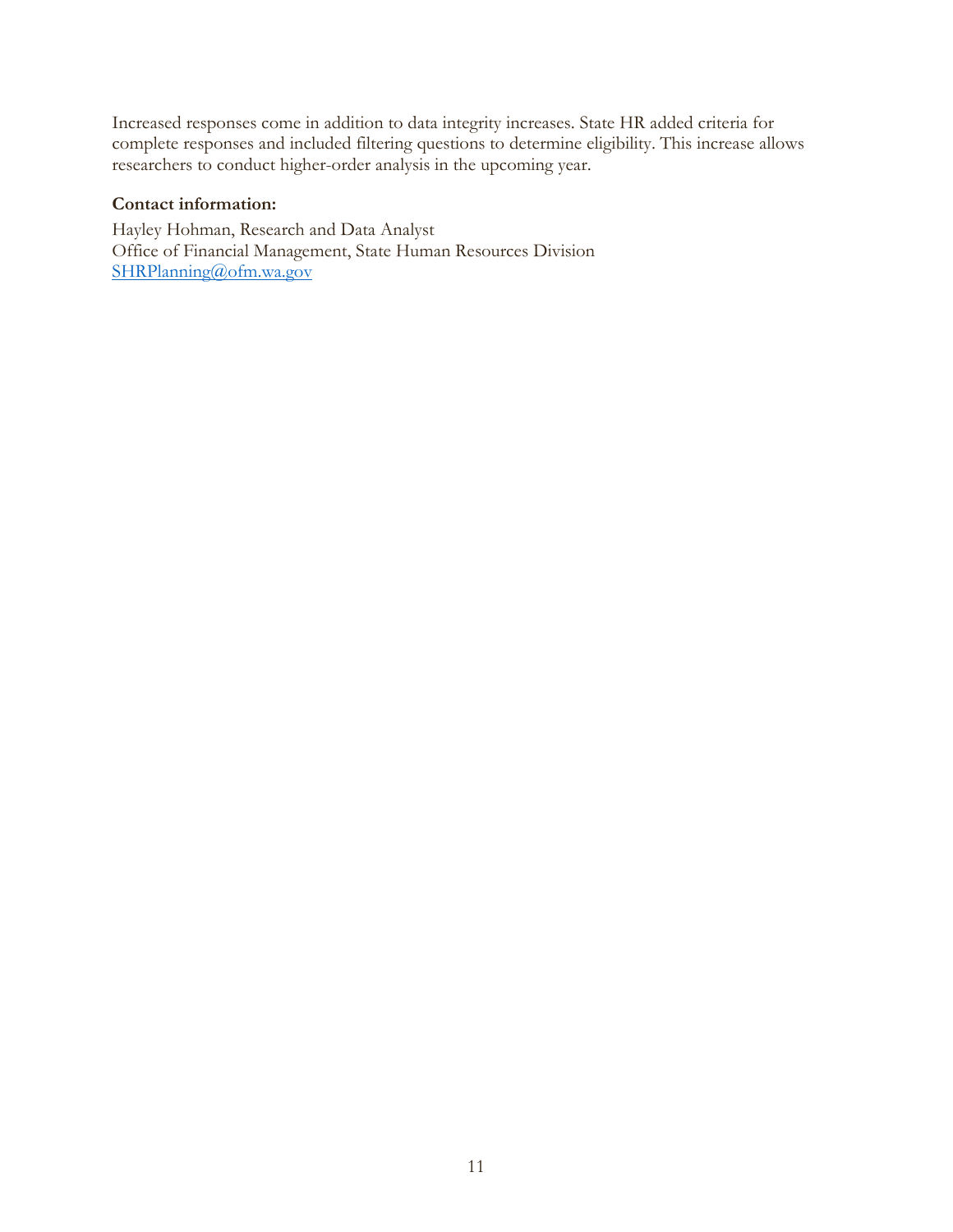## **Modern Work Environment**

## Brief summary

 $\blacksquare$  Telework participation increased by 4.6% since 2017. Almost 6,000 additional people are eligible and just over 2,000 additional people started teleworking since we started tracking in 2017.

The Building a Modern Work Environment pages on OFM's website provide many resources to support the people, places and connectivity we associate with a modern work environment.

- The top modern work strategies are updating policies and increasing access to mobile technology.
- A number of agencies are using newer strategies, such as infants at work.

## **Background**

Gov. Inslee directs Washington's modern workplace strategy initiative through Executive Order 16- 07. Led by State HR, the initiative helps agencies identify, experiment with and adopt innovative ways to support business by modernizing the physical environment, providing greater workplace flexibility and enabling a more mobile workforce. We started collecting this information in 2017.

## Summary of strategies

### Agency strategies

- Agencies updated policies, offered the commute trip reduction program and increased access to mobile technology.
- This year, an increasing number of agencies will implement infants at work and how to market modern work in their recruitment strategies.

### Enterprise strategies

- The Statewide Data Stewards Group will continue to press for data integrity in the modern work and other fields in the HRMS. This makes sure we get an accurate picture of strategy participation.
- The top barrier for agencies is incompatibility with type of work. We need to continue communicating that agencies can use the Telework Suitability Tool. This will help address this barrier by providing guidance and consistency to the position assessment process.
- Agencies will continue to communicate available resources and training for managing performance. This will address barriers around managing performance, and training for employees and supervisors – items that agencies report are a challenge.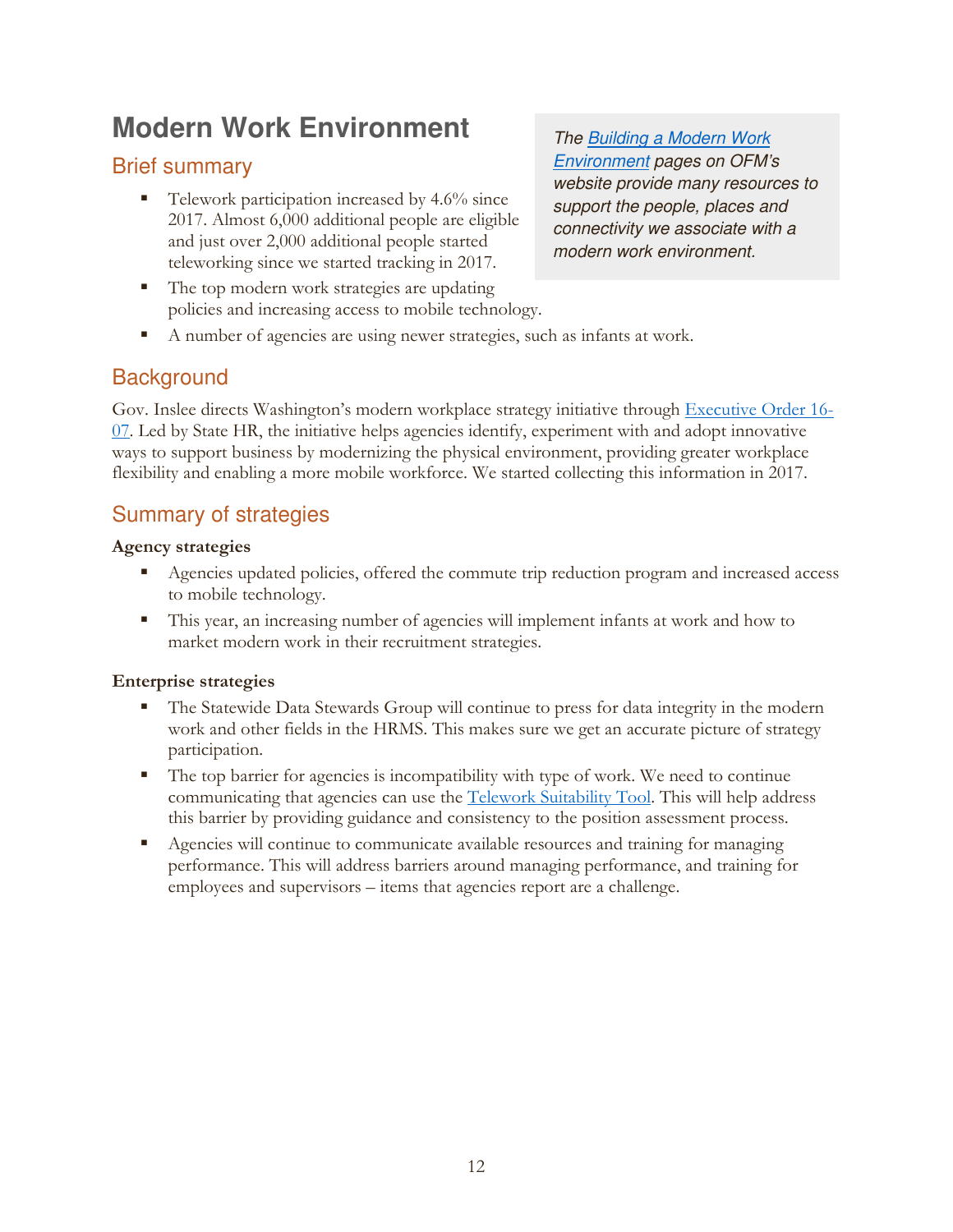#### Agency successes

- The Department of Financial Institutions increased eligibility rates and participation rates. Participation rates increased dramatically in all categories. Telework increased by 24%, flextime increased by 33% and compressed workweek participation increased by 43%.
- The Department of Health logged every position as eligible for telework, flextime and a compressed workweek. They took a "start with yes" approach to modern work and wanted to reflect that approach in HRMS (the state's payroll system). They took steps to increase participation by creating an easy, online form to request a mobile work arrangement, making it clear to new supervisors in the interview process that they will manage mobile employees and creating an appeal process for when they deny a request.



### Additional detail

- From FY2017 to FY2019 compressed workweek participation decreased by 4.2% and flextime participation decreased by 3.3%. Telework eligibility, however, increased by 4.6%.
- Although the rate of participation in modern work strategies declined over the last several years, more people are eligible and participate in those strategies.

#### Additional resources and examples

- The OFM Modern Work Environment website has resources on how to shift culture and manage change related to a modern work environment. It offers employee and supervisor training, FAQs, telework evaluation tools, sample policies and much more.
- The Department of Health created an external facing website that promotes its mobile work practices that employees can use as a resource for other state agencies and job seekers.

#### Contact information:

Emily Beaulieu, Workforce Research and Performance Manager Office of Financial Management, State Human Resources Division SHRPlanning@ofm.wa.gov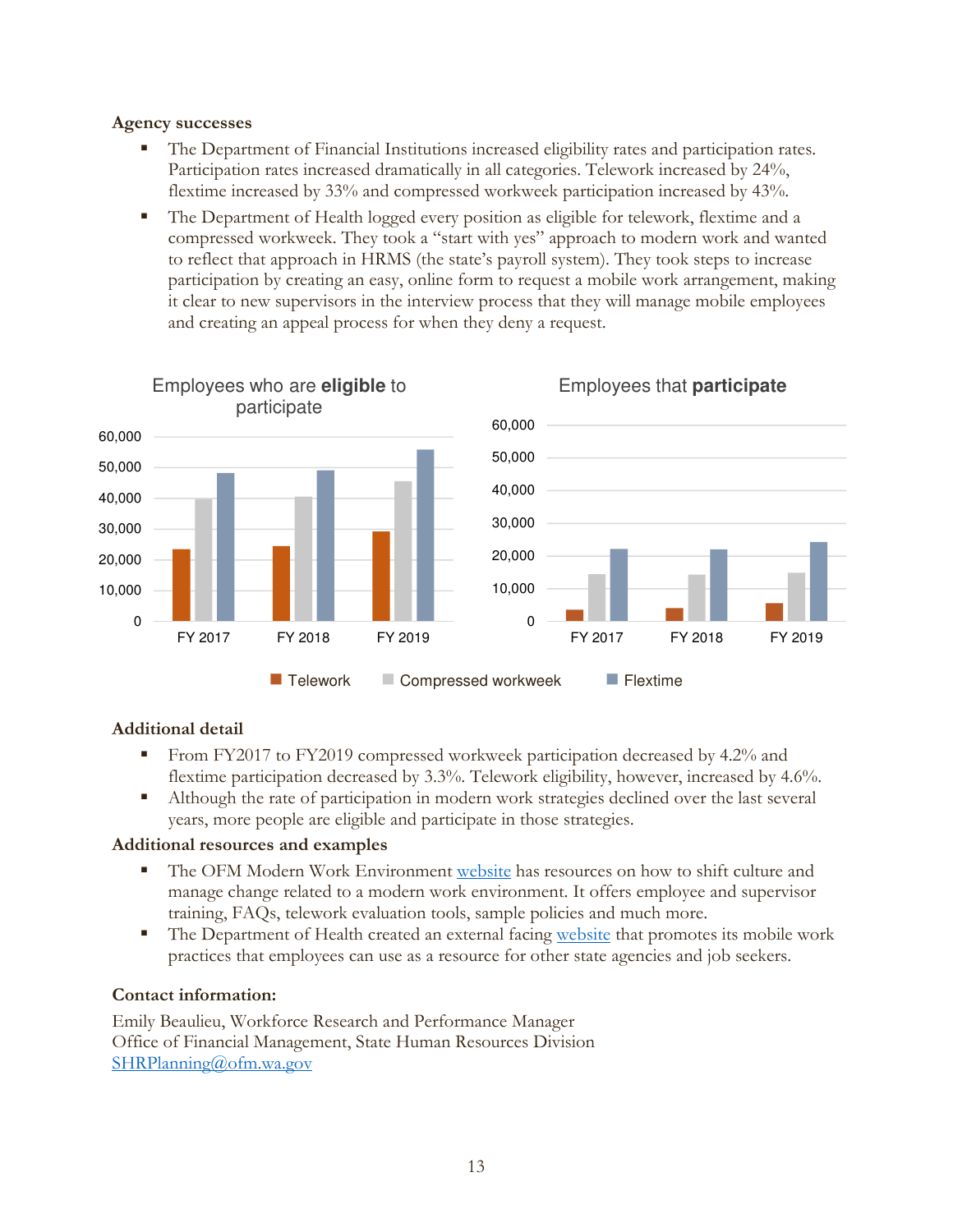## **Inclusive and Respectful Work Environments**

## Brief summary

- Agencies report that the percentage of employees who completed mandatory training increased from last fiscal year.
- Many agencies initiated changes to improve their complaint and investigation processes.

Gov. Jay Inslee's supplemental budget demonstrates his commitment to a better Washington.

 Most agencies report barriers in reporting complaints by offering early resolutions and/or low-level issues at the supervisory level.

## **Background**

In spring 2018, Gov. Jay Inslee released a memorandum that reaffirms the state's commitment to build an inclusive and respectful work environment. The memo directed agencies to review policies, track compliance with required training and create three committees – comprised of agency representatives – to work on policies, training and data/investigations.

Building respectful, supportive and inclusive work environments requires intentional effort on multiple fronts. Agencies must create environments that engage, motivate and support staff doing their best work. Agencies must also address problems that stand in the way of respectful work environments and promote diversity, equity and inclusion in the services they provide.

### New employee onboarding strategies

For new employees, the respectful work environment begins with an introduction to agency culture. The top three strategies agencies incorporated in the onboarding process were:

- Make sure new hires are aware of policies and procedures for raising concerns and filing complaints about their work environment (37 of 39 agencies reporting).
- **Encourage managers to create onboarding plans with regular check-ins (30 of 39 agencies** reporting).
- Integrate diversity, equity and inclusion in onboarding sessions (22 of 39 agencies reporting).

## Required training

The percentage of employees who completed mandatory training, on average, increased by 3.5 percentage points during the last fiscal year. Also, 85% of agencies reported having a specific training policy.

DES developed principles to make sure agencies design training materials with inclusive language, scenarios and photos. They seek feedback to reduce biases and encourage participation to increase unique contributions and experiences. They found that learning improves when employees' participation is authentic, without fear or self-editing.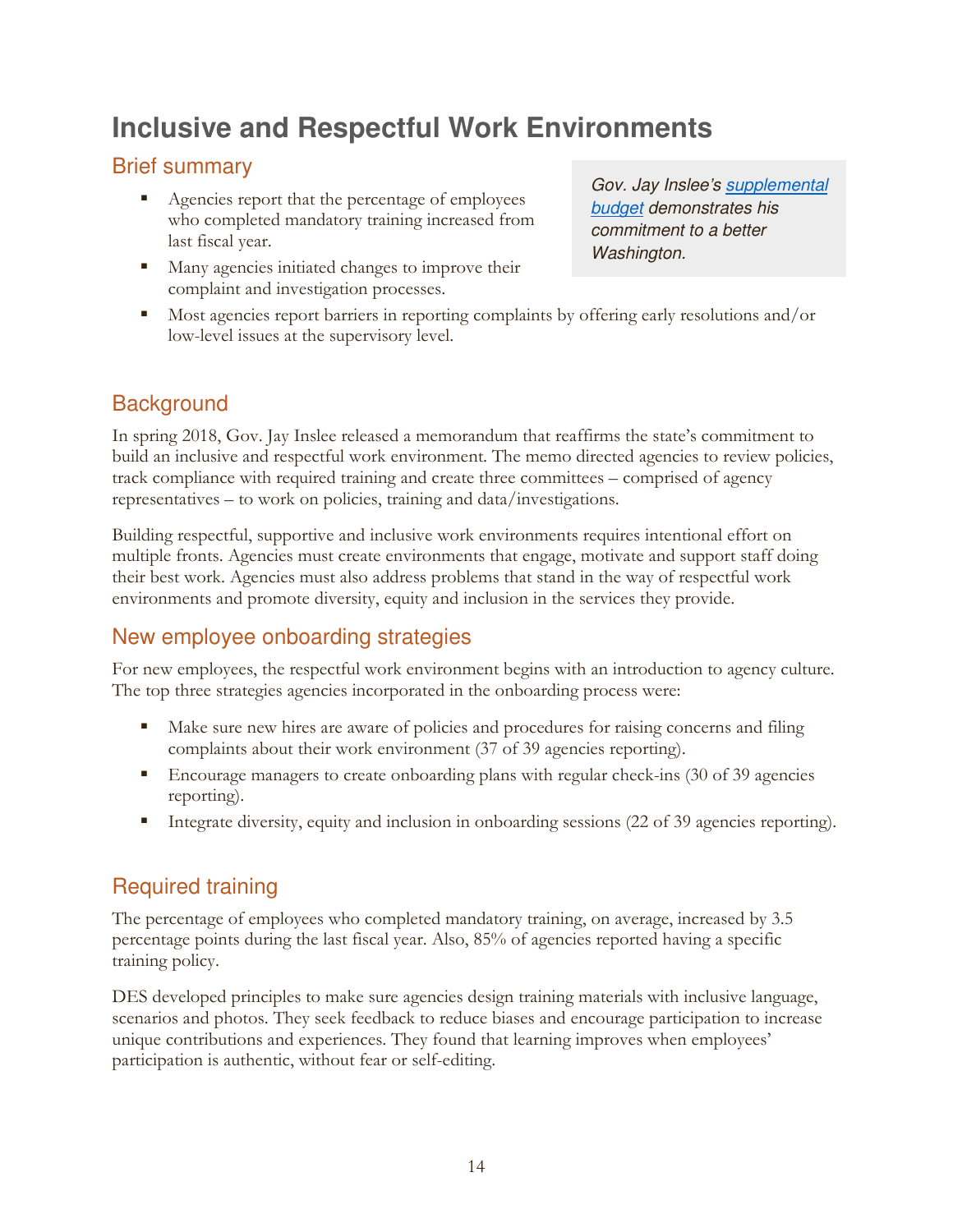## Policies

Diversity, equity and inclusion policies must describe desired behaviors to help achieve an inclusive and respectful work environment. State HR will provide model policy templates to make sure agencies share common language and shared goals.



Number of agencies with policies that have specific language related to:

## Complaints and investigations

Agencies must take steps to prohibit, address and correct disrespectful or inappropriate workplace behavior so all employees can successfully perform their work. Most agencies reported significant barriers to track and assess complaint data because they do not have a reporting system or reporting requirements.

### Agency successes

- The Department of Commerce updated its tracking tool to capture complaint data trends, which include demographics and employment levels.
- The Department of Revenue updated its investigations policy to identify information options for possible early resolution and presented it to all employees.
- The Department of Fish and Wildlife researched anonymous reporting methods and secured a contract and funding plan.
- OFM created an internal agency DEI council with emphasis on training, psychological safety, recruitment and leadership based on priorities that an OFM employee survey identified.
- **DSHS** completed a third cohort for certification as Certified Diversity Professionals and Certified Diversity Executives. Participants were from various executive cabinet agencies.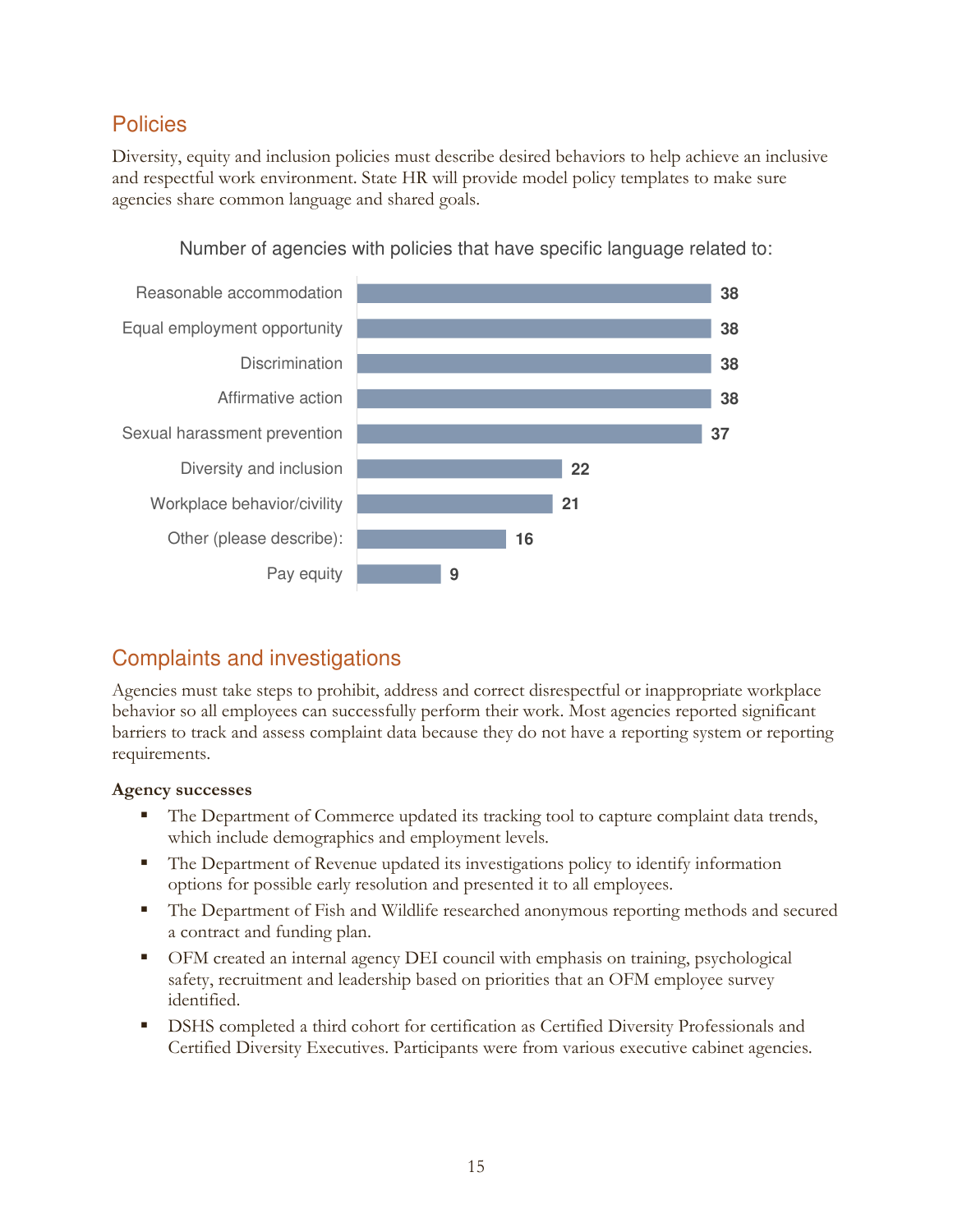#### Enterprise strategies

- State HR will develop a complaints handling guide as well as definitions and naming conventions for complaints and investigations data collection.
- State HR will convene an interagency investigator's community of practice group to create best practices for complaint and investigation processes. (A community of practice group is a group of professionals that regularly meet to learn from each other and talk about better ways to do things).
- State HR will continue to provide support to six business resource groups.
- The DEI Council will sponsor a second annual DEI Summit in January to build community and competency among professionals and leaders in the executive branch.

#### Next steps

- State HR may ask business resource groups, on occasion, to provide input or feedback on recommendations, tools and resources.
- State HR will continue to explore ways to collaborate among the DEI council, business resource groups, talent management council and HR governance groups.

#### Contact information:

Altavia Jones, Diversity, Equity and Inclusion Innovations Specialist Office of Financial Management, State Human Resources Division SHRPlanning@ofm.wa.gov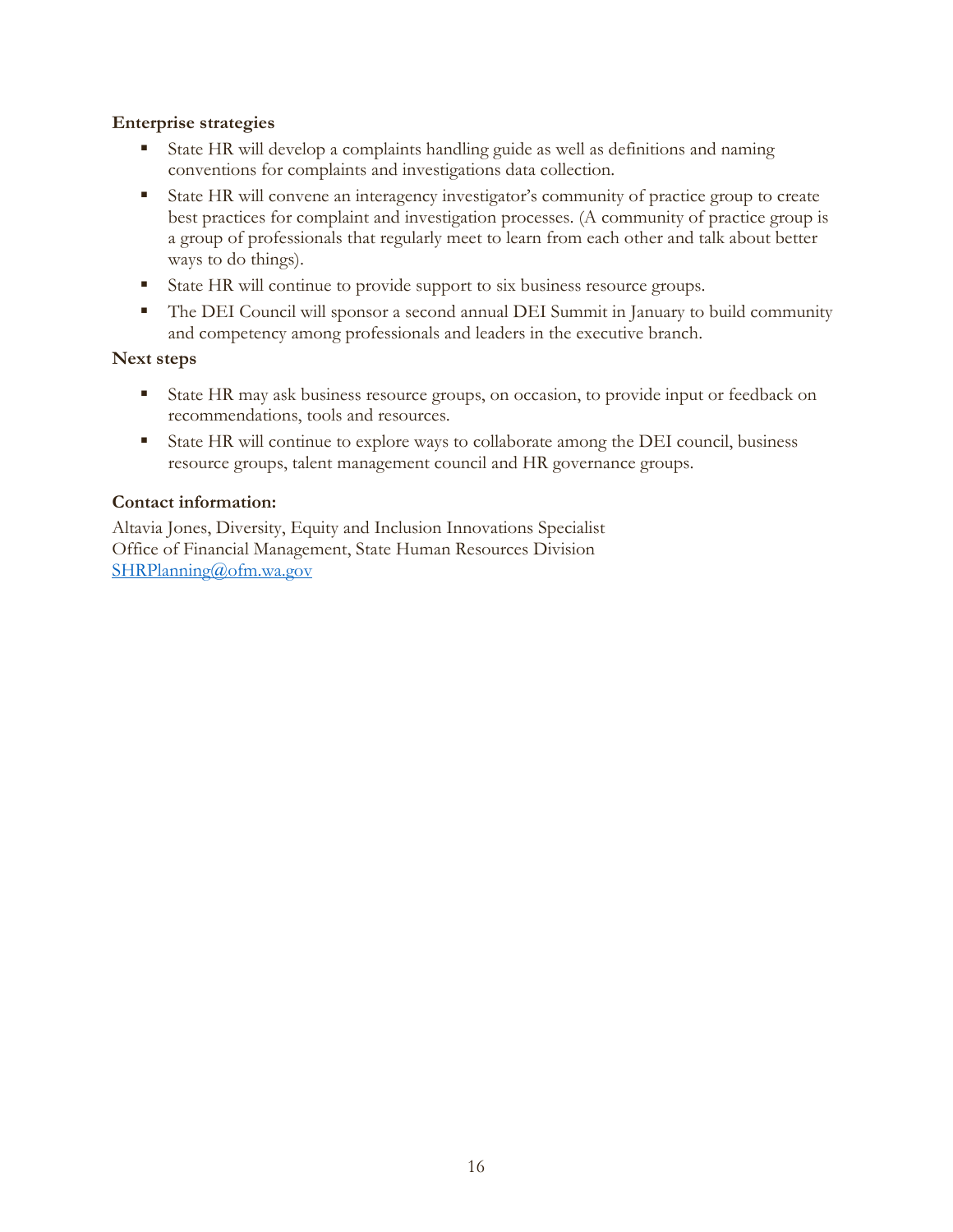## **Workforce Diversity and Inclusion**

## Brief summary

The percentage of people of color in the executive branch workforce continues to fall below the availability in the state's labor force.

Agencies employ a wide variety of strategies to increase the diversity of applicant pools.

- As the state's population becomes more diverse, agencies must continue to implement strategies to increase diversity.
- Agencies employ a wide variety of recruitment and retention strategies. These include participating in business resource groups, attending job fairs, and providing flexible work options, developmental job assignments and job shadowing opportunities.

## **Background**

A formal order signed by the governor requires executive branch agencies to develop an annual affirmative action plan to address the underrepresentation of women, people of color, people with disabilities and veterans (Executive Order 12-02). People of color comprise 25% of Washington's labor force yet make up only 20% of the executive branch workforce. This gap widened over the past five fiscal years.

> The people of color percentage employed by the executive branch remains below the available labor force.



\*American Community Survey, conducted by the U.S. Census Bureau. Includes People of color in Washington state's civilian labor force.

People with disabilities represent 3% of the workforce. This is significantly below the available labor force (6.1%). Females (52.9%) and veterans (7.5%) both exceed the available labor force.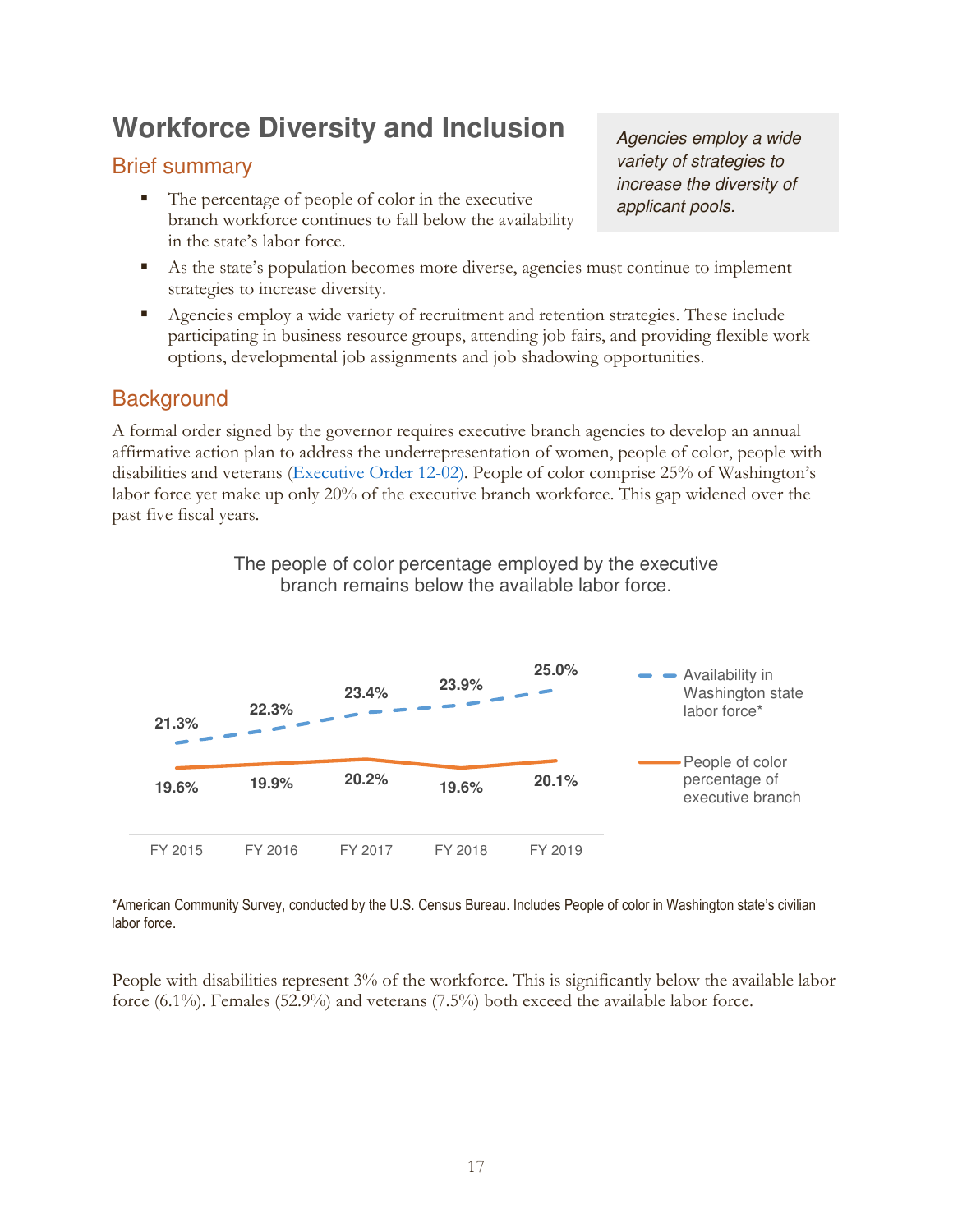## Summary of strategies

### Agency strategies

- Conduct targeted outreach to diverse job seekers by attending career fairs and working with community partners such as colleges, military bases, and professional associations.
- Continue to use social media for outreach and recruitment.
- Promote and support internal diversity committees and statewide employee resource groups.
- **Offer diversity awareness training for hiring managers.**



Workforce diversity compared to the number of available workers in Washington's labor force.

\*American Community Survey, conducted by the U.S. Census Bureau. Includes Washington state's civilian labor force.

### Enterprise strategies

- State HR will continue to provide agencies with semi-annual affirmative action utilization reports. This report is a statistical analysis of affirmative action/equal opportunity data that we can use to assess the available workforce. State HR will also provide regular training, coaching and strategy consultation.
- State HR will continue to coordinate enterprise strategies on employment of veterans, people with disabilities and people of color.
- State HR will continue to support LGBTQ+, immigrant, Latino, black and disability business and employee resource groups.

#### Agency successes

- Washington State Parks created a hiring toolkit and provided diversity, anti-bias, and recruitment training. As a result, the number of people of color hired into park aide field staff positions increased from 24 in 2018 to 48 in 2019.
- Employment Security conducted informational interviews for disabled veterans which provided tips on how to apply for state employment and prepare for interviews.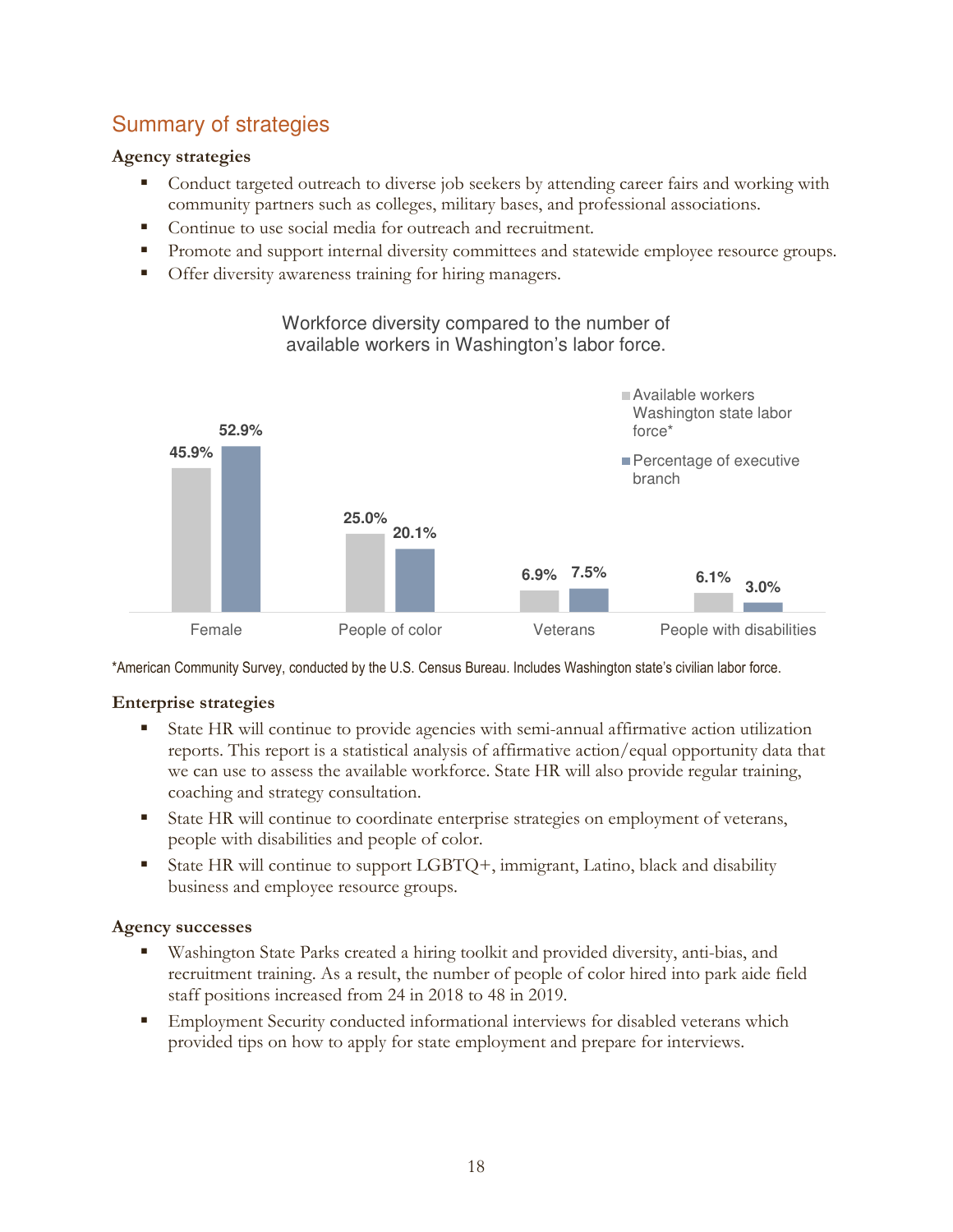- The Attorney General's Office partnered with Challenge Seattle to host outreach for disadvantaged high school students. They also removed the convictions screening question from all applications and implemented a post-selection conviction screening process.
- The Department of Transportation attended nearly 60 outreach events, increasing the diversity of applicant pools for three entry-level job classifications by 29%.

#### Next steps

 State HR and the Diversity, Equity and Inclusion Council will continue to provide feedback and recommendations to agencies.

#### Contact information:

Sue Ann Richards, Workforce Research and Data Analyst Office of Financial Management, State Human Resources Division SHRPlanning@ofm.wa.gov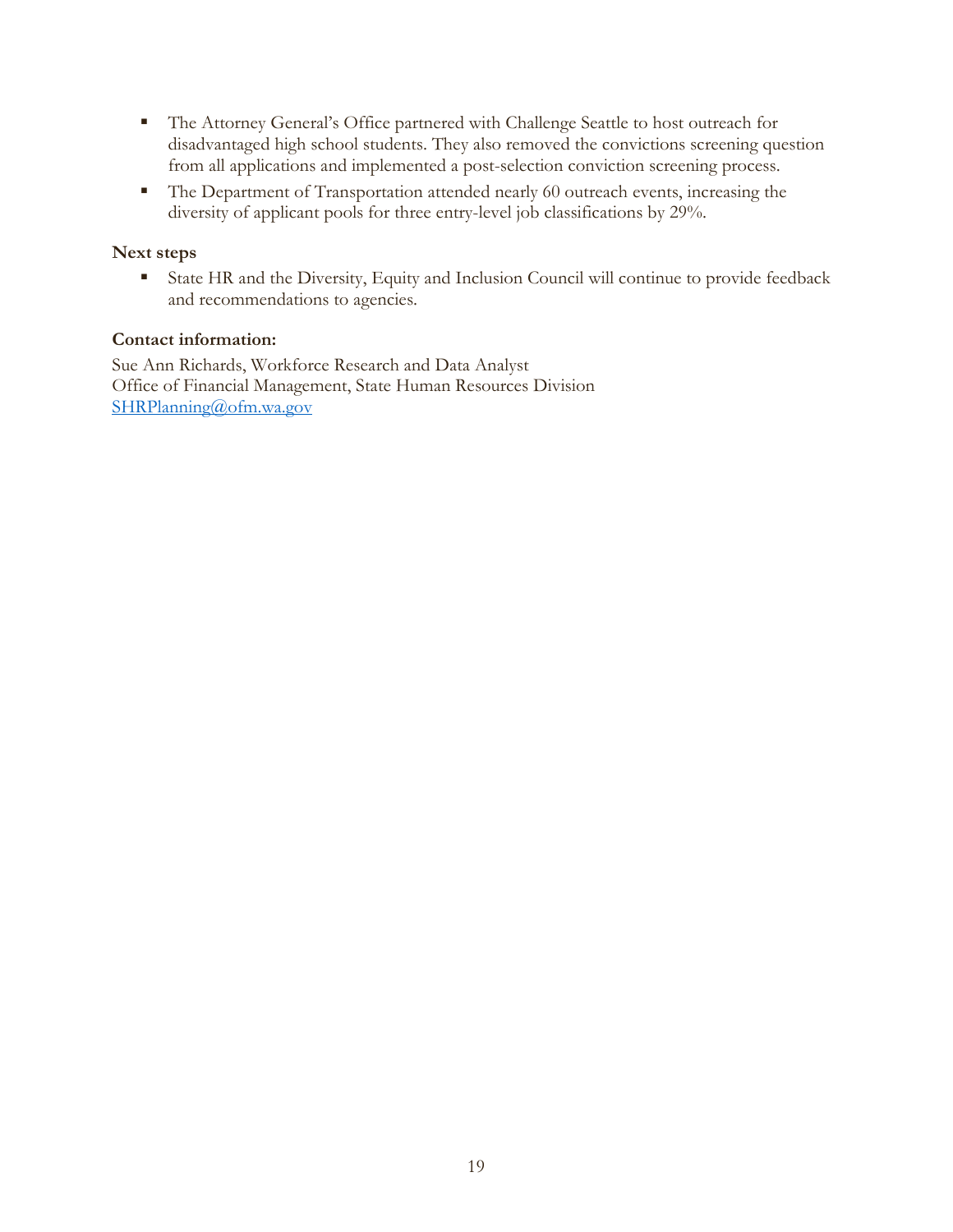## **People with Disabilities**

### Brief summary

- Hires of people with disabilities continue to fall short of the 5% goal.
- 90% of agencies participate in the Disability Inclusion Network Business Resource Group.

## **Background**

The governor signed a formal order that requires executive branch agencies to develop an annual employment plan to address people with disabilities underrepresentation (Executive Order 13-02). Agencies continue to submit employment plans to State HR.

> The percentage of people with disabilities employed by the state compared to the percentage in the labor force.



\*American Community Survey, 1-Year Estimates (Table ID: S2301). U.S. Census Bureau. Includes Washington civilian labor force.

Three percent of our workforce experiences a disability. This is far below the 6.1% availability of Washington's labor force.

## Summary of strategies

### Agency strategies

- **Participate in the state's Supported Employment Program, which provides paid competitive** employment opportunities for individuals with disabilities.
- Create recruitment plans that target people with disabilities.
- Build stronger relationships with the Department of Social and Health Services Division of Vocational Rehabilitation and the Department of Services for the Blind to access resources for recruitment and retention.

Agencies report how they will include people with disabilities in diversity recruitment goals and use utilization reports to improve recruitment efforts.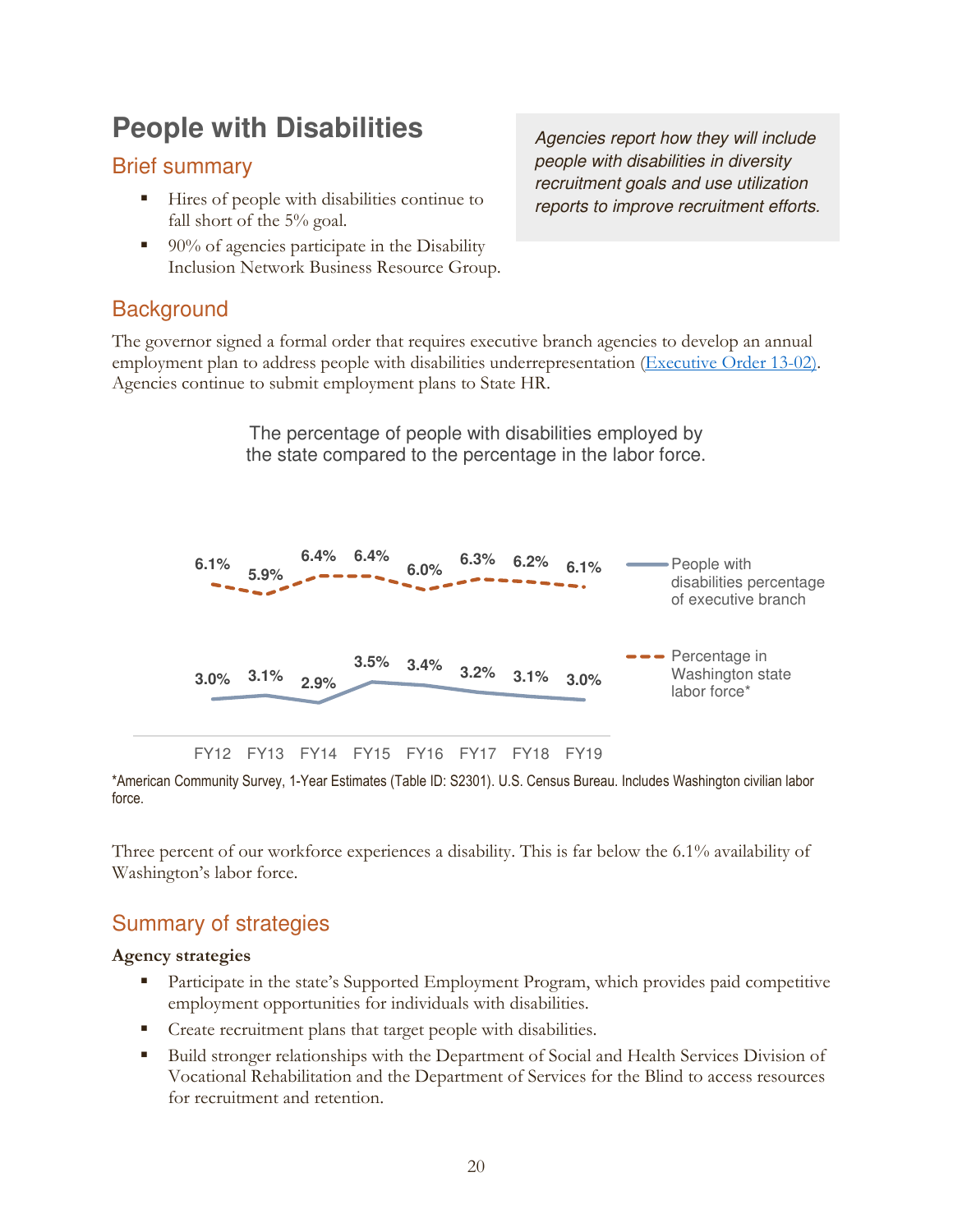- Resurvey employees to encourage self-reporting and improve the integrity of disability and hiring data.
- Support employee resource groups and the enterprise-wide business resource group, Disability Inclusion Network.

#### Enterprise strategies

- State HR will collaborate with the Division of Vocational Rehabilitation to assist agencies to recruit and retain employees in supported employment positions.
- State HR will provide guidance on resurveying employees to improve the integrity of disability employment data and look at other options to address employee concerns about self-disclosing disability information and reporting difficulty.
- State HR created an enterprise-wide business resource group, the Disability Inclusion Network, to engage the experience, values and knowledge of people with disabilities in state government.

### Agency successes

- The Health Care Authority is training hiring managers and leaders to be intentional about disability inclusion and proactive about the recruitment, hiring and retention of people with disabilities. They focus on increasing trust and confidence so that employees will feel free disclosing disabilities.
- **The Employment Security Department is working to identify obstacles and create effective** accessible environments for people with disabilities. The agency is also proactively addressing accommodation so accessibility is the cultural norm.

#### Next steps

**Conduct quarterly milestone reviews at the Employment Plan Coordinators meetings.** 

### Contact information:

Tammy Pitre, Workforce Planning and Strategy Specialist Office of Financial Management, State Human Resources Division SHRPlanning@ofm.wa.gov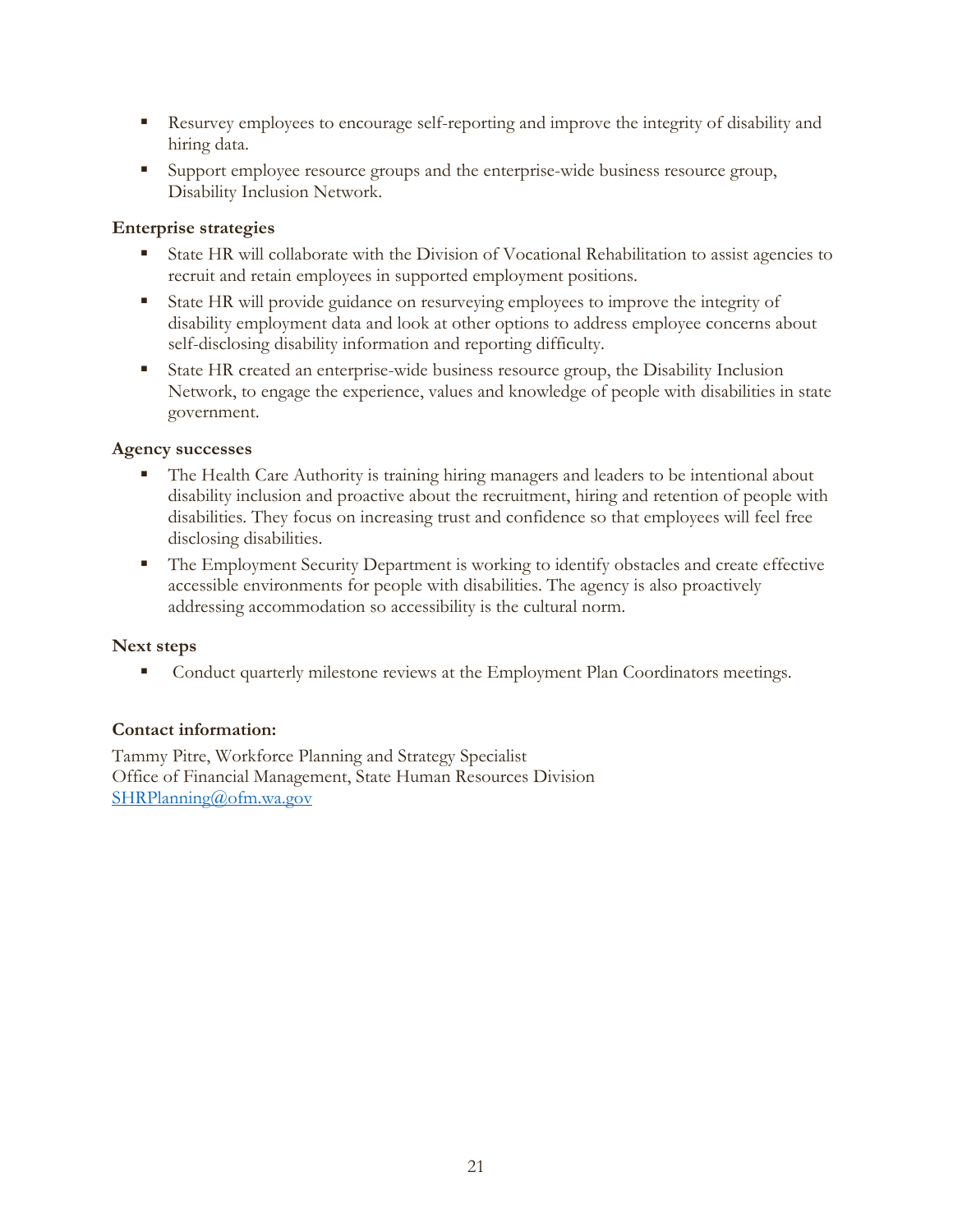## **Veterans**

## Brief summary

 $\blacksquare$  Veterans make up 7.5% of the executive branch workforce. This is higher than the availability of Washington's labor force.

Agencies do not separately measure the number of reservists, National Guard members and military spouses in state service.

**The HR Management Report includes questions that assess how prepared state agencies are** to implement new metric requirements (Executive Order 19-01).

## **Background**

In 2019, Gov. Jay Inslee signed Executive Order 19-01, Veteran and Military Family Transition and Readiness Support. Agencies must develop employment plans that include veterans, reservists, National Guard members and military spouses. The executive order requires executive branch agencies to develop an annual employment plan for addressing veteran underrepresentation.

> The percentage of veterans in the executive branch remains higher than how many are available in the state's labor force.



\*American Community Survey, conducted by the U.S. Census Bureau, data accessed from Public Use Microdata. Sample includes all veterans in Washington civilian labor force ages 16 and older.

## Agencies reported the following:

- Mechanisms to identify individuals who currently serve in the National Guard or reserve members from the Armed Forces (29 of 39 agencies reporting).
- Specific recruitment strategies to attract members of the National Guard and other reserve members (12 of 39 agencies reporting).
- The ability to track the number of bridge employment opportunities, which includes internships, mentorships and fellowships (21 of 39 agencies reporting).
- The ability to identify remote or flexible work opportunities, including out-of-state options (26 of 39 agencies reporting).

Agencies will track the number of reservists, National Guard members and military spouses to follow the recent Executive Order 19-01 signing.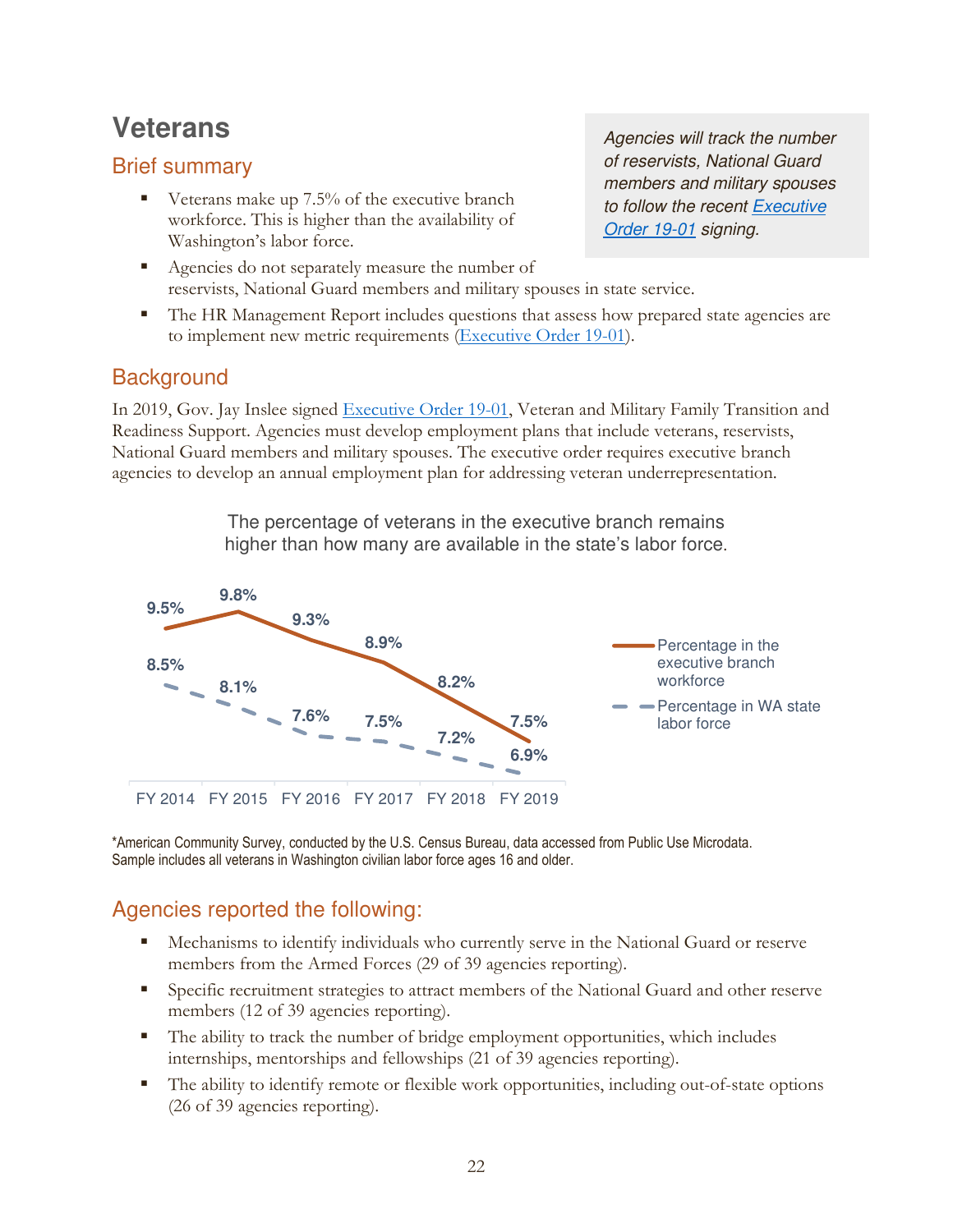## **Summary of strategies**

## Agency strategies

- Educate hiring managers on military skills to improve how they screen veteran applicants, and how to emphasize that they understand the transferable skills service members bring to the workforce.
- Support representation at the Veteran Employee Resource Group, an outreach mechanism to increase veterans in state service.
- Assign internal military liaisons to provide leadership into issues that affect the veteran population. Often, they lead the agency's outreach and recruitment activities, mentorship program or affinity group for individuals with a military affiliation.
- Develop partnerships with external organizations that provide employment services to individuals with a military status to increase the number of applicants.

### Enterprise strategies

- State HR advises and supports the VERG. This is designed to increase the veteran representation in state workforce and recognize employees' military service.
- **IMPROVE HOW EXCOMOGET MILITARY STATES 2** Intervalse among workers. This helps agencies more closely reach the veteran representation benchmark in state government.
- State HR fosters collaboration between multiple councils, committees and resource groups created to advance strategic efforts to the employment of military affiliated individuals.
- State HR promotes the Veterans at Work certification, sponsored by the SHRM Foundation.

### Successes

- The self-reported Employee Affirmative Action and Demographic Data form was updated to capture National Guard, reserve and military spouse status. This is in addition to the previously collected veteran, Vietnam-era veteran and disabled veteran status.
- Five agencies reported "YesVets" recognition. The program awards a decal to employers who hired veterans. The decal is a military-friendly employer symbol for job seekers.
- Sixteen agencies reported a designated military liaison in their agency.
- Nine agencies reported an internal employee resource group for veterans.

### Next steps

- State HR will assist VERG in the re-establishment of the Veterans Fellowship Program.
- State HR, in collaboration with the DES, will revise the Veteran's Preference Quick Guidance document.
- State HR will assess agencies' readiness to implement Executive Order 19-01.
- Agencies will increase their efforts to recruit military spouses into state service.
- Agencies will expand their recruitment efforts beyond Joint Base Lewis McChord.

### Contact information

Flora Estrada, Diversity, Equity and Inclusion Innovations Strategist Office of Financial Management, State Human Resources Division SHRPlanning@ofm.wa.gov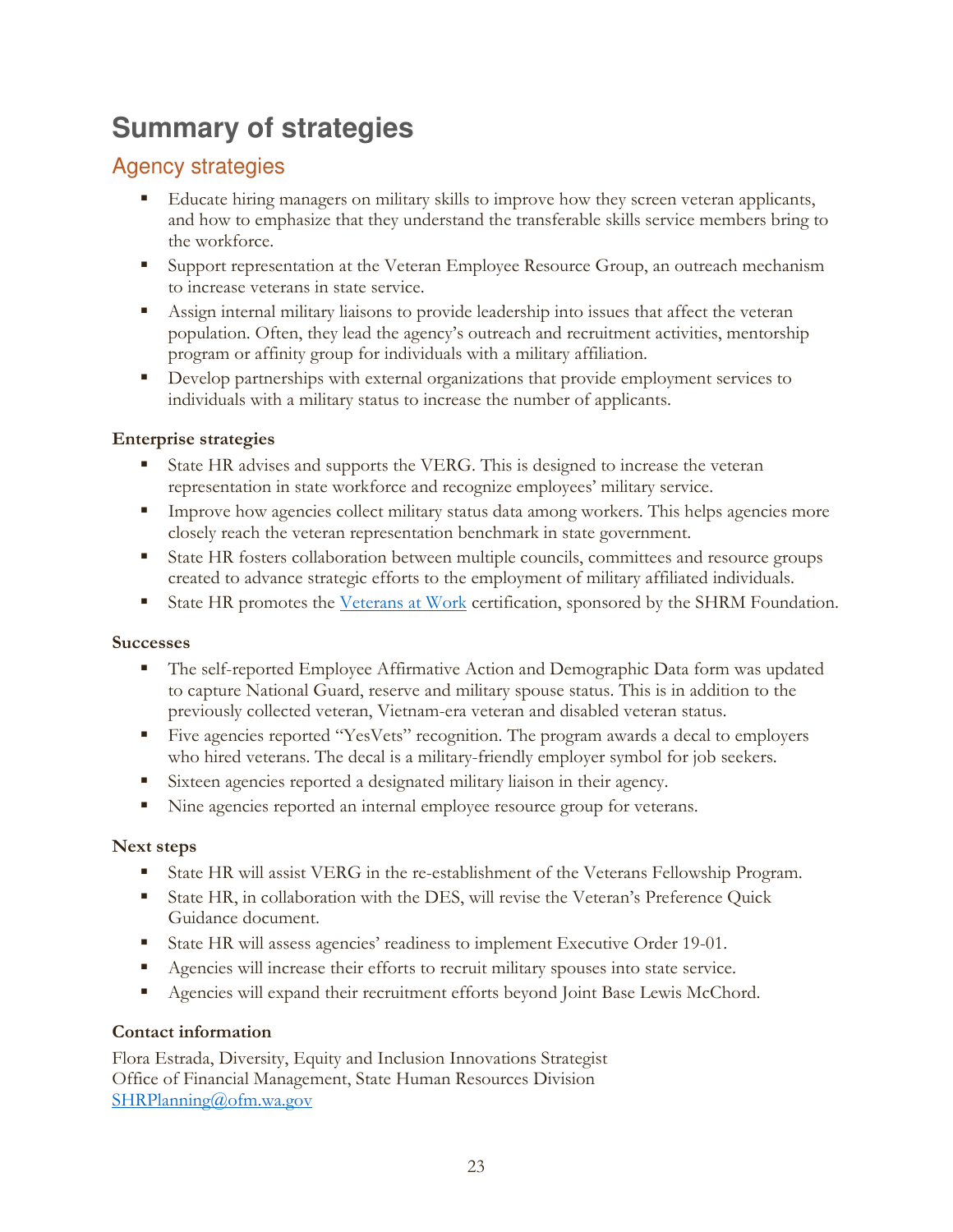## **LGBTQ+**

## Brief summary

■ The fluctuating number of agencies that report specific policies related to the inclusion of LGBTQ+ employees, reveals the need to develop a shared understanding of adequate LGBTQ+ inclusion policies.

Six of 39 agencies reported specific LGBTQ+ inclusion policies and seven others are reviewing their policies to be more inclusive of LGBTQ+ staff.

 If agencies use broad nondiscrimination policies, agencies must include language specific enough to improve LGBTQ+ staff inclusion.

## **Background**

LGBTQ Inclusion and Safe Places Initiative, Directive 16-11, charges Washington state cabinet and small-cabinet agencies to support the following initiatives:

- LGBTQ employee resource group,
- Best Practices committee, and
- the Safe Place Program development.

The Safe Place Program identifies safe and secure spaces where LGBTQ community members can wait for police assistance.

In FY2017, 15 agencies reported policies related to the inclusion of LGBTQ+ employees. In FY2018, the number of agencies decreased to six. In FY 2019, six of 39 agencies report having policies related to LGBTQ+ employee inclusion. Three of the agencies that report such policies are different from the six agencies that reported the policies in FY2018.

## Summary of strategies

### Agency strategies

- Support agency representation at the Rainbow Alliance and Inclusion Network, Washington state employees' LGBTQ+ business resource group and its subcommittees.
- Educate all employees on LGBTQ+ topics. Examples include the use of inclusive pronouns, courtesy titles, gender identity, sexual orientation and gender-affirming/neutral bathrooms.
- Develop and support internal agency LGBTQ+ affinity group and recognize notable LGBTQ+ awareness dates and events.

### Enterprise strategies

- State HR will continue to support RAIN's subcommittees for best practices, outreach and safe places. These groups provide well-researched policy and practice suggestions for enterprise-wide inclusion efforts.
- Improve data collection of  $LGBTQ$  + individuals in the workforce. This helps agencies reach the hiring benchmark of the group's representation in state government while providing employees the opportunity to identify themselves with their preferred sexual orientation and gender identity.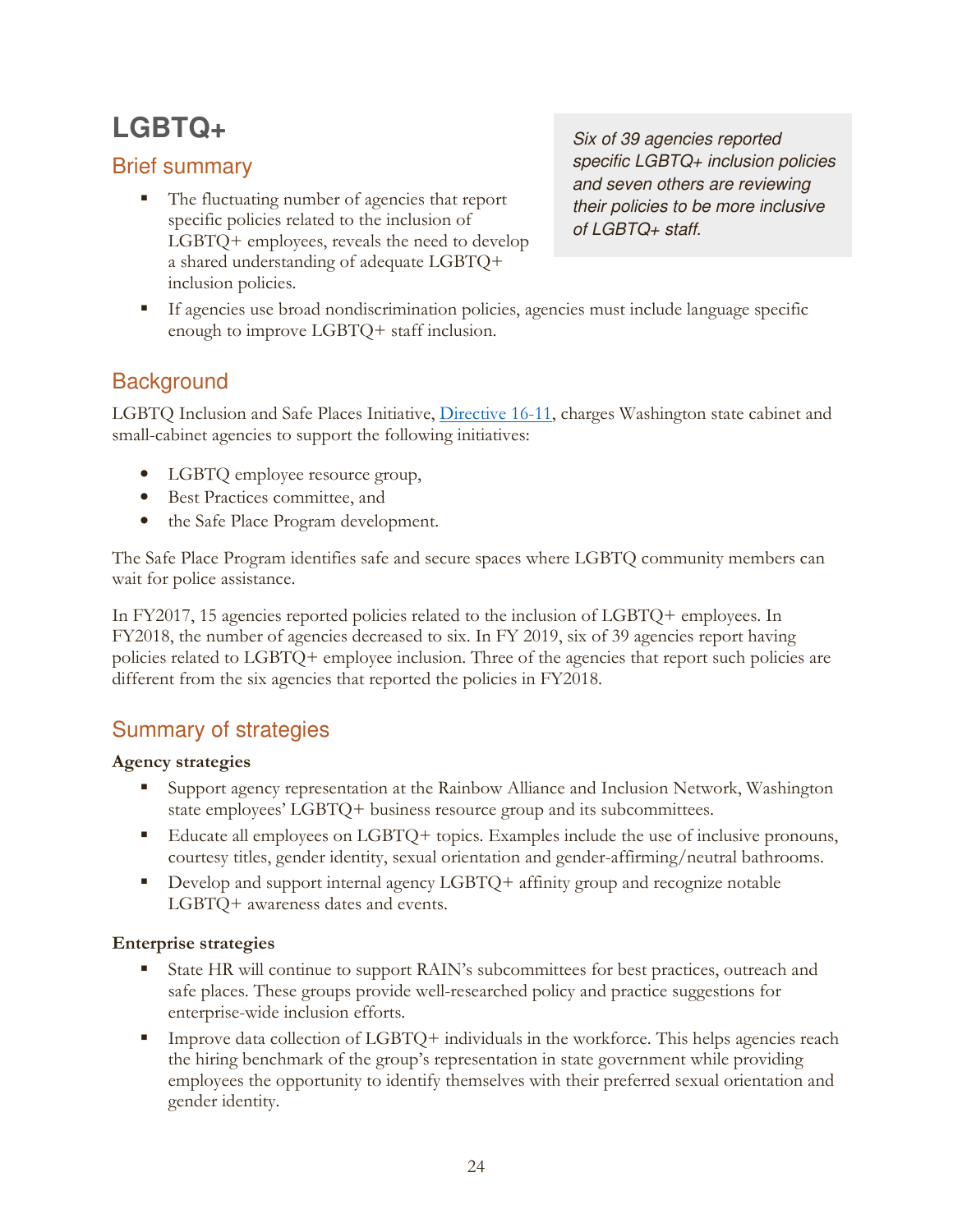State HR will foster collaboration between the Diversity, Equity and Inclusion Council, the multiple business resource groups and any other group created to advance strategic diversity efforts across state government.

#### **Successes**

- RAIN recognized the Employment Security Department, Department of Labor and Industries, and the Department of Health with the RAIN Outstanding Agency Award. This award recognizes agencies that create a welcoming and supportive environment for LGBTQ+ employees.
- Five agencies reported internal LGBTQ+ affinity groups. These groups are an agency asset in recruitment events, information sessions and LGBTQ+ training forums or panels.
- Twelve agencies installed gender-affirming signs on multi-stall restrooms or removed the gender-restrictive signs on single-stall restroom facilities.
- Seven agencies participated in Pride Month celebrations by hosting internal events or encouraging staff to participate in statewide or local events.
- State HR updated the self-reported Employee Affirmative Action and Demographic Data form to capture sexual orientation and enhance gender identity options. This ensures our Human Resource Management System recognizes the identities of all state employees.

#### Next steps

- State HR will continue to advise and support RAIN and its subcommittees to develop strategies that create safe, diverse and inclusive workplaces for LGBTQ+ employees.
- State HR, in collaboration with RAIN's best practices committee, will work closely with agencies to identify best practices that provide safe and inclusive environments for LGBTQ+ employees.
- State HR, in collaboration with RAIN, will develop a shared understanding of LGBTQ+ inclusion policy and provide templates or examples to state agencies.
- DES will continue to develop, in coordination with partners, a Safe Place Program. This program prioritizes safety requirements. DES will maintain the integrity of the program across all locations that receive the Safe Place designation.

#### Contact information:

Flora Estrada, Diversity, Equity and Inclusion Innovations Strategist Office of Financial Management, State Human Resources Division SHRPlanning@ofm.wa.gov